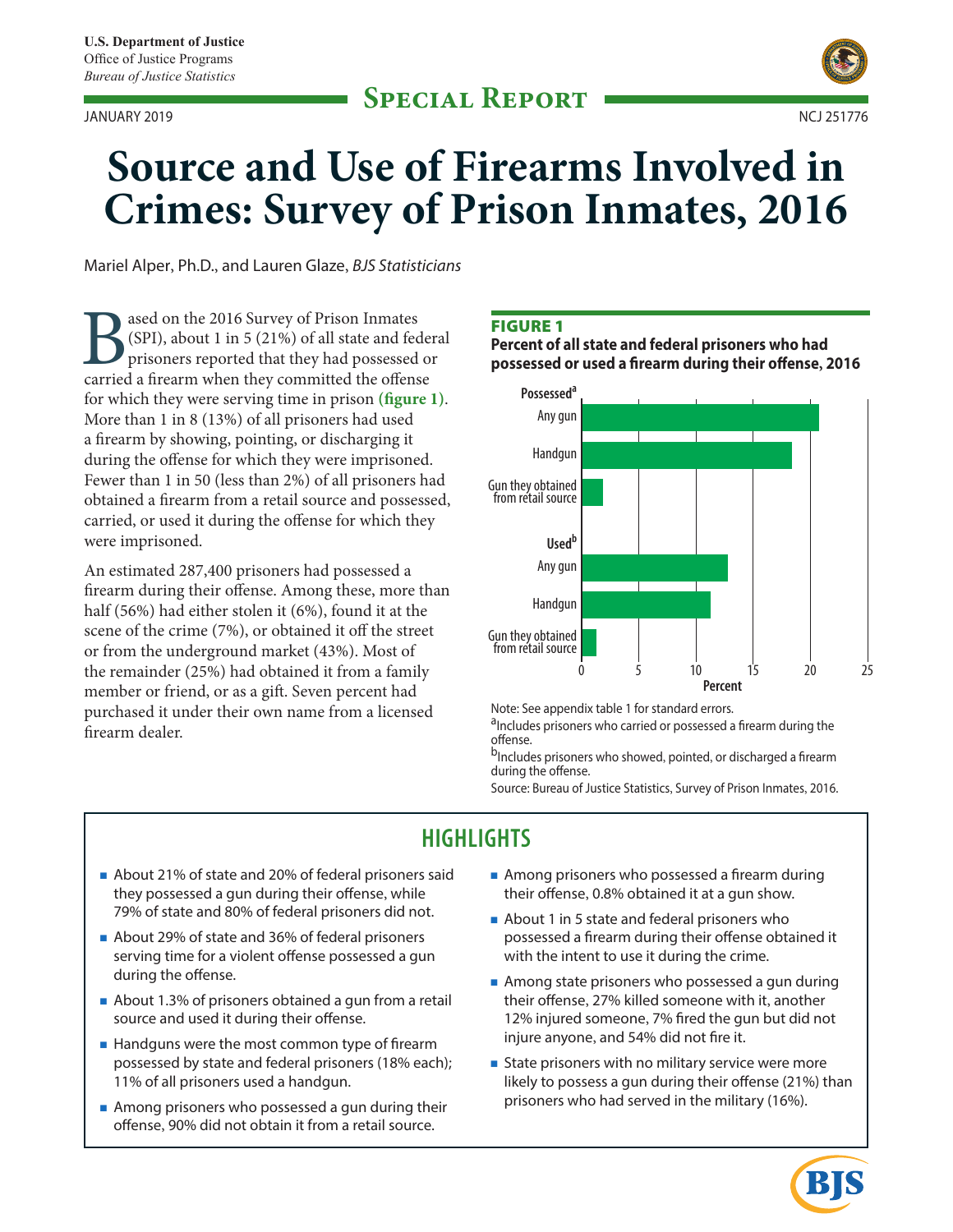Statistics in this report are based on self-reported data collected through face-to-face interviews with a national sample of state and federal prisoners in the 2016 SPI. (See *Methodology*.)

The 2016 SPI data collection was conducted from January through October 2016. The SPI was formerly known as the Survey of Inmates in State and Federal Correctional Facilities (SISFCF). The Bureau of Justice Statistics (BJS) has periodically conducted the

# **Terms and definitions**

- **Firearm** a weapon that uses gunpowder to shoot a bullet. Primary types are handguns, rifles, and shotguns:1
	- **o** Handgun a firearm which has a short stock and is designed to be held and fired by the use of a single hand.
	- *o* Rifle a firearm intended to be fired from the shoulder and designed to use the energy of an explosive to fire only a single projectile through a rifled bore for each single pull of the trigger.
	- **o** Shotgun a firearm intended to be fired from the shoulder and designed to use the energy of an explosive to fire through a smooth bore either a number of ball shot or a single projectile for each pull of the trigger.
- **Firearm possession** carrying or possessing at least one firearm when the offense for which prisoners were serving a sentence was committed.
- **Firearm use** showing a firearm to or pointing a firearm at anyone or discharging a firearm during the offense for which a prisoner was serving time.
- **Source of the firearm** from where and how prisoners reported obtaining the firearm they possessed during the crime for which they were imprisoned—
	- <sup>|</sup> *Purchased or traded from a retail source* includes a gun shop or store, pawn shop, flea market, or gun show.
		- **Gun shop or store** a business establishment that sells firearms in an open shopping format.

 $\rm ^1$  The definitions of types of firearms in this section were taken from 18 U.S.C. § 921 (2009). They have been edited for length. survey since the 1970s, with the most recent iteration fielded in 2004. The survey collects information from prisoners on a variety of topics, including firearm possession during the crime for which a prisoner was serving time and how the firearm was used during the crime. It also collects information on the method, source, and process that prisoners used to obtain the firearm. (See appendix 1, *Questions related to firearms in the Survey of Prison Inmates, 2016*.)

- **Pawn shop** a business that offers secured loans to customers, with personal property used as collateral. This personal property is sold to the public if the loan is not repaid.
- **Flea market** a market that rents space to individuals to sell or barter merchandise.
- **Gun show** a temporary market where licensed dealers and unlicensed sellers can rent tables or booths to sell firearms.
- <sup>|</sup> *Obtained from an individual* includes purchasing, trading, renting, or borrowing from a family or friend. Also includes when the firearm was gifted to or purchased for the person.
- <sup>|</sup> *Off the street or underground market* illegal sources of firearms that include markets for stolen goods, middlemen for stolen goods, criminals or criminal enterprises, or individuals or groups involved in sales of illegal drugs.
- **o** Theft includes stealing the firearm during a burglary or from a retail source, family member, friend, or another source.
- **o** Other sources includes a firearm that a prisoner obtained or found at the location of the crime, including one that belonged to a victim or that someone else brought to the location of the crime. This category also includes sources for which there were few responses, such as for guns bought online, and other sources that did not fit into one of the existing categories. This also includes instances where there was not enough information to categorize the source, such as when a firearm was purchased from an unknown source or obtained from another person by an unknown method.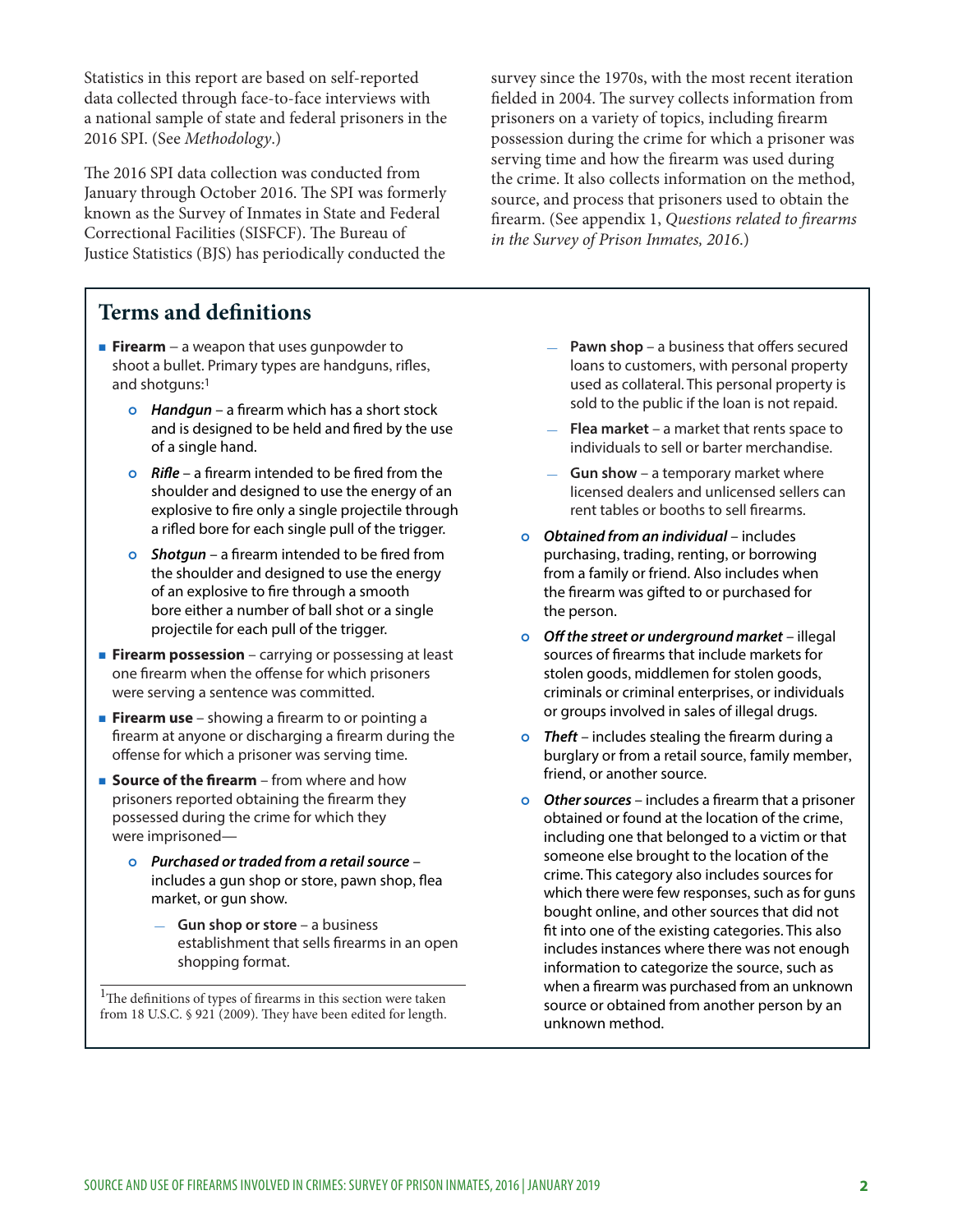# **Controlling-offense characteristics**

About 29% of state and 36% of federal prisoners serving a sentence for a violent offense in 2016 possessed a firearm during the crime **(table 1)**. About a quarter of state (23%) and federal (25%) prisoners serving time for a violent offense used a firearm during the crime. "Firearm use" is defined in this report as showing, pointing, or discharging a firearm during the offense for which a prisoner was serving a sentence.

Among prisoners serving time for homicide, more than 2 in 5 (44%) state prisoners and more than 1 in 3 (36%) federal prisoners had possessed a firearm during the crime. About 37% of state and 28% of federal prisoners serving time for homicide used a firearm during the homicide.

Among those serving time for robbery, more than 2 in 5 state prisoners (43%) and federal prisoners (46%) possessed a firearm during the offense, and nearly a third of state (31%) and federal (32%) prisoners used a firearm during the robbery. Firearm possession was less common among state prisoners serving a sentence for rape or sexual assault (2%). Less than 1% of state prisoners serving time for rape or sexual assault used a firearm in the commission of their crime.

#### TABLE 1

**Firearm possession and use among state and federal prisoners during the offense for which they were serving time, by type of controlling offense, 2016**

|                                  | <b>Estimated</b>              |                         | Percent of state prisoners who- | <b>Estimated</b>                | Percent of federal prisoners who- |                             |
|----------------------------------|-------------------------------|-------------------------|---------------------------------|---------------------------------|-----------------------------------|-----------------------------|
| Controlling offense <sup>a</sup> | number of<br>state prisonersb | Possessed<br>a firearmb | Used a firearm <sup>c</sup>     | number of<br>federal prisonersb | Possessed<br>a firearmb           | Used a firearm <sup>c</sup> |
| <b>Total</b>                     | 1,211,200                     | 20.9%                   | 13.9%                           | 170,400                         | 20.0%                             | 5.0%                        |
| Violent*                         | 667,300                       | 29.1%                   | 23.0%                           | 20,900                          | 36.2%                             | 25.3%                       |
| Homicide <sup>d</sup>            | 191,400                       | 43.6                    | 37.2                            | 3,800                           | 35.9                              | 28.4                        |
| Rape/sexual assault              | 144,800                       | 2.0                     | 0.8                             | 2,400                           |                                   |                             |
| Robbery                          | 149,600                       | 43.3                    | 31.5                            | 10,700                          | 46.3                              | 32.1                        |
| Assault                          | 149,400                       | 25.0                    | 20.6                            | 2,900                           | 29.0                              | 18.1                        |
| Other violent <sup>e</sup>       | 32,200                        | 17.0                    | 12.6                            | 1,200                           | 34.1                              |                             |
| Property                         | 186,100                       | 4.9% +                  | $2.0\%$ †                       | 12,000                          | $2.6%$ †                          |                             |
| <b>Burglary</b>                  | 88,100                        | 6.7                     | 3.2                             | 300                             |                                   |                             |
| Other property <sup>r</sup>      | 98,000                        | 3.3                     | 1.0                             | 11,800                          | 2.4                               |                             |
| Drug                             | 180,800                       | 8.4% +                  | $0.8%$ $\dagger$                | 80,500                          | 12.3% +                           | $0.6\%$ †                   |
| Trafficking <sup>9</sup>         | 130,500                       | 9.4                     | 0.9                             | 72,300                          | 12.9                              | 0.7                         |
| Possession                       | 45,900                        | 6.1                     |                                 | 3,500                           |                                   |                             |
| Other/unspecified drug           | 4,300                         |                         |                                 | 4,700                           |                                   |                             |
| <b>Public order</b>              | 158,300                       | 21.5% +                 | $5.6%$ †                        | 52,900                          | 30.2%                             | 5.3% +                      |
| Weaponsh                         | 43,800                        | 67.2                    | 15.7                            | 22,200                          | 66.9                              | 11.3                        |
| Other public order <sup>1</sup>  | 114,400                       | 4.0                     | 1.7                             | 30,700                          | 3.6                               |                             |
| Other                            | 3,900                         |                         |                                 | 1,800                           |                                   |                             |
| Unknown                          | 14,900                        | $4.3%$ $\dagger$        |                                 | 2,200                           |                                   |                             |

Note: See appendix table 2 for standard errors.

\*Comparison group.

†Difference with comparison group is significant at the 95% confidence level across main categories, and no testing was done on subcategories (e.g., homicide).

: Not calculated. Too few cases to provide a reliable estimate, or coefficient of variation is greater than 50%.<br><sup>a</sup>See *Methodology* for information on how controlling offense was measured.<br><sup>b</sup>Excludes 3.0% of state priso missing responses on firearm use.

cExcludes 3.0% of state prisoners and 1.7% of federal prisoners who were missing responses on firearm possession, and an additional 0.6% of state prisoners and 0.7% of federal prisoners who were missing responses on firearm use.

dIncludes murder and both negligent and non-negligent manslaughter.

eIncludes kidnapping, blackmail, extortion, hit-and-run driving with bodily injury, child abuse, and criminal endangerment.

<sup>f</sup>Includes larceny, theft, motor vehicle theft, arson, fraud, stolen property, destruction of property, vandalism, hit-and-run driving with no bodily injury, criminal tampering, trespassing, entering without breaking, and possession of burglary tools.

<sup>g</sup>Includes possession with intent to distribute.

h<sub>Includes being armed while commiting a crime; possession of ammunition, concealed weapons, firearms and explosive devices; selling or trafficking</sub> weapons; and other weapons offenses. Among federal prisoners, weapons offense include violations of federal firearms and explosives. <sup>i</sup>

Includes commercialized vice, immigration crimes, DUI, violations of probation/parole, and other public-order offenses. Source: Bureau of Justice Statistics, Survey of Prison Inmates, 2016.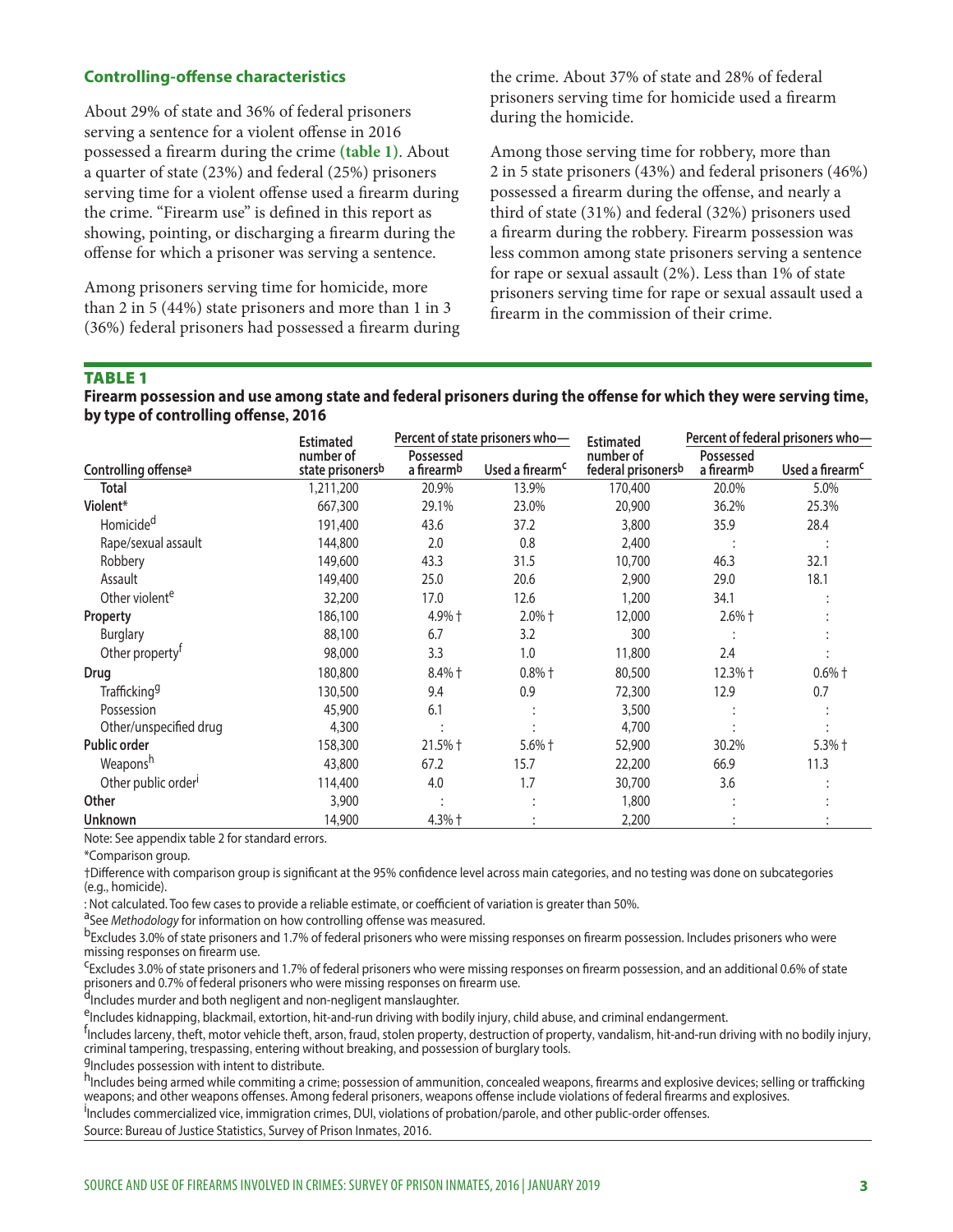State and federal prisoners serving time for a violent offense were much more likely to have possessed a firearm during the offense (29% state, 36% federal) than prisoners serving time for a property (5% state, 3% federal) or drug (8% state, 12% federal) offense. Among prisoners serving time for a public-order offense, about 1 in 5 (21%) state prisoners and nearly 1 in 3 (30%) federal prisoners reported that they possessed a firearm during the crime, and about 1 in 20 reported they had used it. About two-thirds of state and federal prisoners sentenced for a weapons offense said they possessed a firearm during the crime.<sup>2</sup>

<sup>2</sup>In addition to prisoners serving a sentence in state or federal prison in 2016 who possessed a firearm during the offense, weapons offenses include prisoners who were convicted of trafficking firearms but did not possess them at the time of the offense and prisoners who were convicted of a weapons offense that did not involve a firearm.

# **Extent of firearm use among prisoners during the crime**

State and federal prisoners in 2016 who had possessed a firearm during their offense were about equally likely to report that they had obtained the firearm with the intent to use it during the offense (19% state, 20% federal) **(table 2)**. However, state prisoners (68%) who possessed a firearm were more than 2.5 times as likely as federal prisoners (26%) who possessed a firearm to have used it during the crime.

Nearly half of state prisoners (46%) serving a sentence for a crime during which they possessed a firearm discharged the firearm when they committed the crime, compared to 12% of federal prisoners. Among state prisoners who possessed a firearm during their offense, 27% killed a victim with the firearm and another 12% injured or shot a victim but did not kill him or her. Federal prisoners who possessed a firearm when they committed their offense were much less likely to have killed (4%) or injured (2%) a victim with the firearm than state prisoners.

# TABLE 2

#### **Among state and federal prisoners who possessed a firearm during the offense for which they were serving time, extent of firearm use, 2016**

|                                                                                         |                            | Federal<br>prisoners | <b>State prisoners</b>     |                                     | <b>Federal prisoners</b>   |                                     |
|-----------------------------------------------------------------------------------------|----------------------------|----------------------|----------------------------|-------------------------------------|----------------------------|-------------------------------------|
| Firearm use                                                                             | <b>State</b><br>prisoners* |                      | <b>Violent</b><br>offense* | Non-violent<br>offense <sup>a</sup> | <b>Violent</b><br>offense* | Non-violent<br>offense <sup>a</sup> |
| Total                                                                                   | 100%                       | 100%                 | 100%                       | 100%                                | 100%                       | 100%                                |
| Obtained firearm because planned to use<br>in controlling offenseb                      |                            |                      |                            |                                     |                            |                                     |
| Yes                                                                                     | 19.3%                      | 19.7%                | 17.7%                      | 24.6% +                             | 26.4%                      | 18.0%                               |
| No                                                                                      | 80.7                       | 80.3                 | 82.3                       | 75.4 †                              | 73.6                       | 82.1                                |
| Used firearm <sup>c</sup>                                                               | 68.0%                      | 25.9% +              | 81.0%                      | 24.8% +                             | 72.5%                      | 12.9% +                             |
| Discharged                                                                              | 46.5%                      | $11.9%$ $\dagger$    | 55.9%                      | 15.4% +                             | 27.3%                      | $7.5%$ †                            |
| Killed victim                                                                           | 27.1                       | $4.1 +$              | 35.0                       |                                     | 16.5                       | $\ddot{\phantom{a}}$                |
| Injured/shot victim but did not kill victim                                             | 12.4                       | $2.2 +$              | 14.5                       | $5.3 +$                             |                            | $\ddot{\phantom{a}}$                |
| Discharged firearm but did not shoot anyone                                             | 7.0                        | 5.6                  | 6.4                        | 9.0                                 | 5.7                        | 5.4                                 |
| Did not discharged                                                                      | 21.5%                      | 14.0% +              | 25.2%                      | $9.4\% +$                           | 45.3%                      | $5.4\%$ †                           |
| Did not use firearm                                                                     | 32.0%                      | 74.1% +              | 19.0%                      | 75.2% +                             | 27.5%                      | $87.1%$ †                           |
| Estimated number of prisoners who possessed<br>a firearm (with valid data) <sup>e</sup> | 245,400                    | 32,900               | 187,800                    | 57,000                              | 7,200                      | 25,600                              |

Note: Percentages are based on data reported on firearm possession, use, and controlling offense. Excludes 3.1% of state prisoners and 3.5% of federal prisoners who possessed a firearm during the offense and were missing responses on firearm use and 0.3% of state prisoners and 0.7% of federal prisoners who possessed a firearm and were missing a controlling offense. The sum of violent offense and non-violent offense does not equal the total number of state and federal prisoners who possessed a firearm in this table due to an estimated 600 state and 100 federal prisoners whose offense type was unknown. See appendix table 3 for standard errors.

\*Comparison group.

†Difference with comparison group is significant at the 95% confidence level.

: Not calculated. Too few cases to provide a reliable estimate, or coefficient of variation is greater than 50%.<br><sup>a</sup>Includes property, drug, public order, and other non-violent offenses.

b<sub>Percentages</sub> are based on the 246,200 state and 32,600 federal prisoners who reported they carried or possessed a firearm and whether they obtained a firearm to use during the offense.

<sup>C</sup>Includes prisoners who showed a firearm to anyone, pointed a firearm at anyone, or discharged the firearm during the offense.<br><sup>d</sup>Includes prisoners who showed or pointed a firearm at anyone during the offense but did no

<sup>e</sup>Includes prisoners who reported they carried or possessed a firearm. Excludes prisoners who were missing responses on firearm possession or use. For violent offense and non-violent offense, also excludes prisoners who were missing a controlling offense.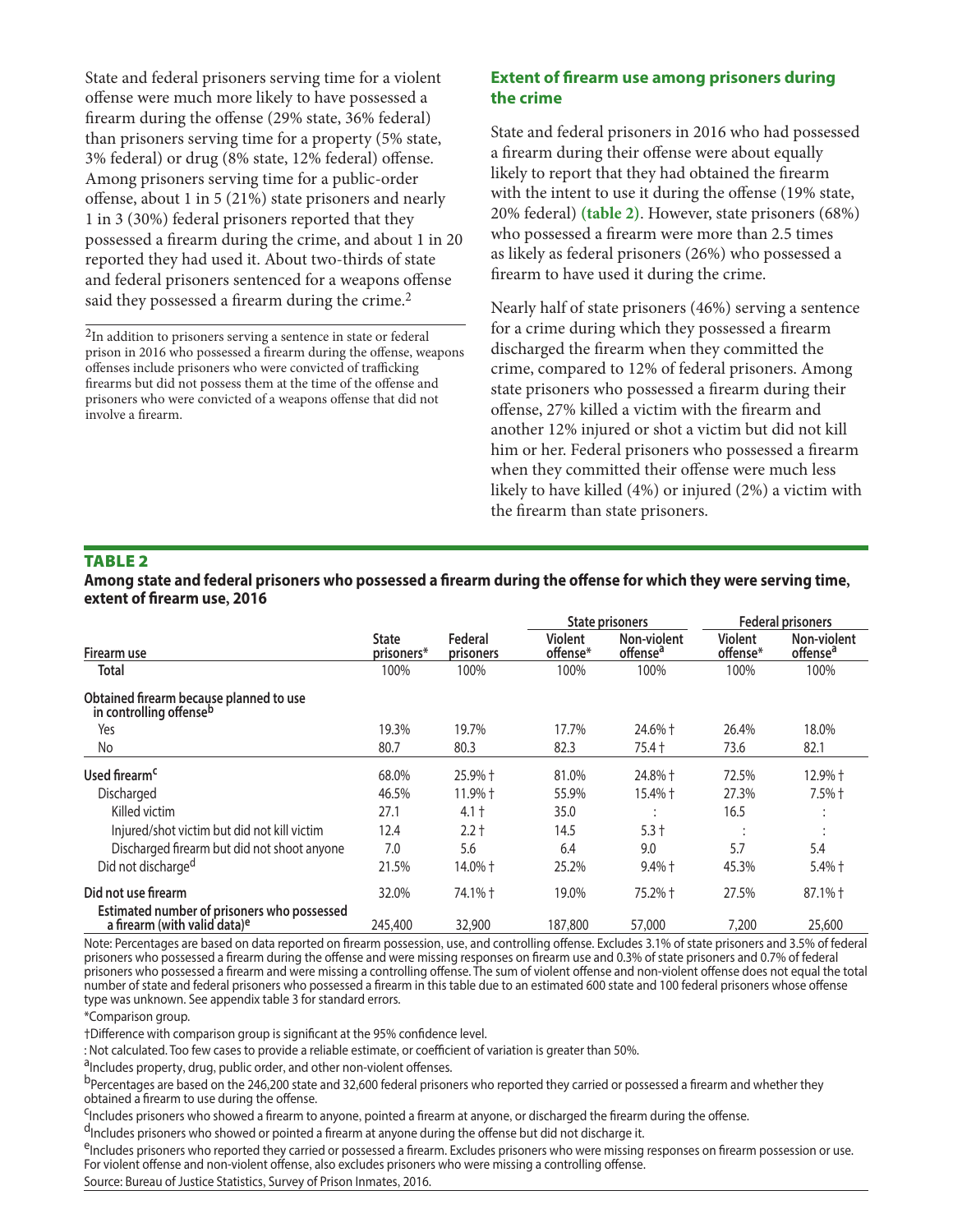Among prisoners who possessed a firearm during a violent offense, a large majority of both state (81%) and federal (73%) prisoners used the firearm during the offense, far more than the percentages for non-violent offenders (25% state, 13% federal). More than half (56%) of state prisoners serving time for a violent offense who possessed a firearm during the crime discharged it, compared to fewer than a sixth (15%) of non-violent offenders in state prison who possessed a firearm. Violent offenders (27%) in federal prison who possessed a firearm during the crime were about 3.5 times as likely to discharge it as non-violent offenders (8%). Among state prisoners who had possessed a firearm during their offense, however, non-violent offenders (25%) were more likely than violent offenders (18%) to have planned to use the firearm during the offense.

### **Type of firearm possessed by prisoners during offense**

Handguns were by far the most common type of firearm possessed or used by prisoners during the crime for which they were sentenced. About 18% of all state and federal prisoners in 2016 reported that they had possessed a handgun during the crime for which they were serving a sentence **(table 3)**. Two percent or fewer possessed a rifle or a shotgun. Twelve percent of state and 5% of federal prisoners used a handgun during their offense. Most state (79%) and federal (80%) prisoners did not possess any type of firearm during the crime for which they were imprisoned.

#### TABLE 3

**Firearm possession and use among state and federal prisoners during the offense for which they were serving time, by type of firearm, 2016**

|                                                                        | Percent of prisoners who possessed a firearm |           |         | Percent of prisoners who used a firearm <sup>a</sup> |           |           |
|------------------------------------------------------------------------|----------------------------------------------|-----------|---------|------------------------------------------------------|-----------|-----------|
| Type of firearm                                                        | All prisoners                                | State*    | Federal | All prisoners                                        | State*    | Federal   |
| <b>Total</b>                                                           | 100%                                         | 100%      | 100%    | 100%                                                 | 100%      | 100%      |
| <b>Firearm</b> <sup>b</sup>                                            | 20.8%                                        | 20.9%     | 20.0%   | 12.8%                                                | 13.9%     | $5.0\%$ † |
| Handgun                                                                | 18.4                                         | 18.4      | 18.3    | 11.2                                                 | 12.2      | 4.6       |
| Rifle                                                                  | . 5                                          | l.4       | $2.0 +$ | 0.8                                                  | 0.8       | $0.4 +$   |
| Shotgun                                                                | 6.،                                          | 1.6       | 1.7     | 1.1                                                  | 1.2       | $0.4 +$   |
| No firearm                                                             | 79.2%                                        | 79.1%     | 80.0%   | 87.2%                                                | 86.1%     | 95.0%     |
| <b>Estimated number of</b><br>prisoners (with valid data) <sup>c</sup> | ,378,200                                     | 1,208,100 | 170,100 | 1,378,200                                            | 1,208,100 | 170,100   |

Note: Details on type of firearm may not sum to totals because prisoners could report more than one type of firearm. Percentages exclude missing data. Excludes 3.0% of state prisoners and 1.7% of federal prisoners who were missing responses on firearm possession during the offense and an additional 0.3% of state prisoners and 0.2% of federal prisoners who were missing responses on type of firearm. See appendix table 4 for standard errors. \*Comparison group.

†Difference with comparison group is significant at the 95% confidence level.

aPercentages exclude 0.6% of state prisoners and 0.7% of federal prisoners who were missing responses on firearm use.

b<sub>Includes</sub> prisoners who reported a type of firearm that did not fit into one of the existing categories and those who did not provide enough information to categorize the type of firearm. About 0.1% of state prisoners and 0.2% of federal prisoners reported another type of firearm or did not report enough information to specify the type of firearm.

<sup>C</sup>Excludes prisoners who were missing responses on firearm possession or type of firearm. Counts are weighted to totals from the 2015 National Prisoner Statistics Program; see *Methodology: Survey of Prison Inmates, 2016* (NCJ 252210, BJS web, July 2019). Source: Bureau of Justice Statistics, Survey of Prison Inmates, 2016.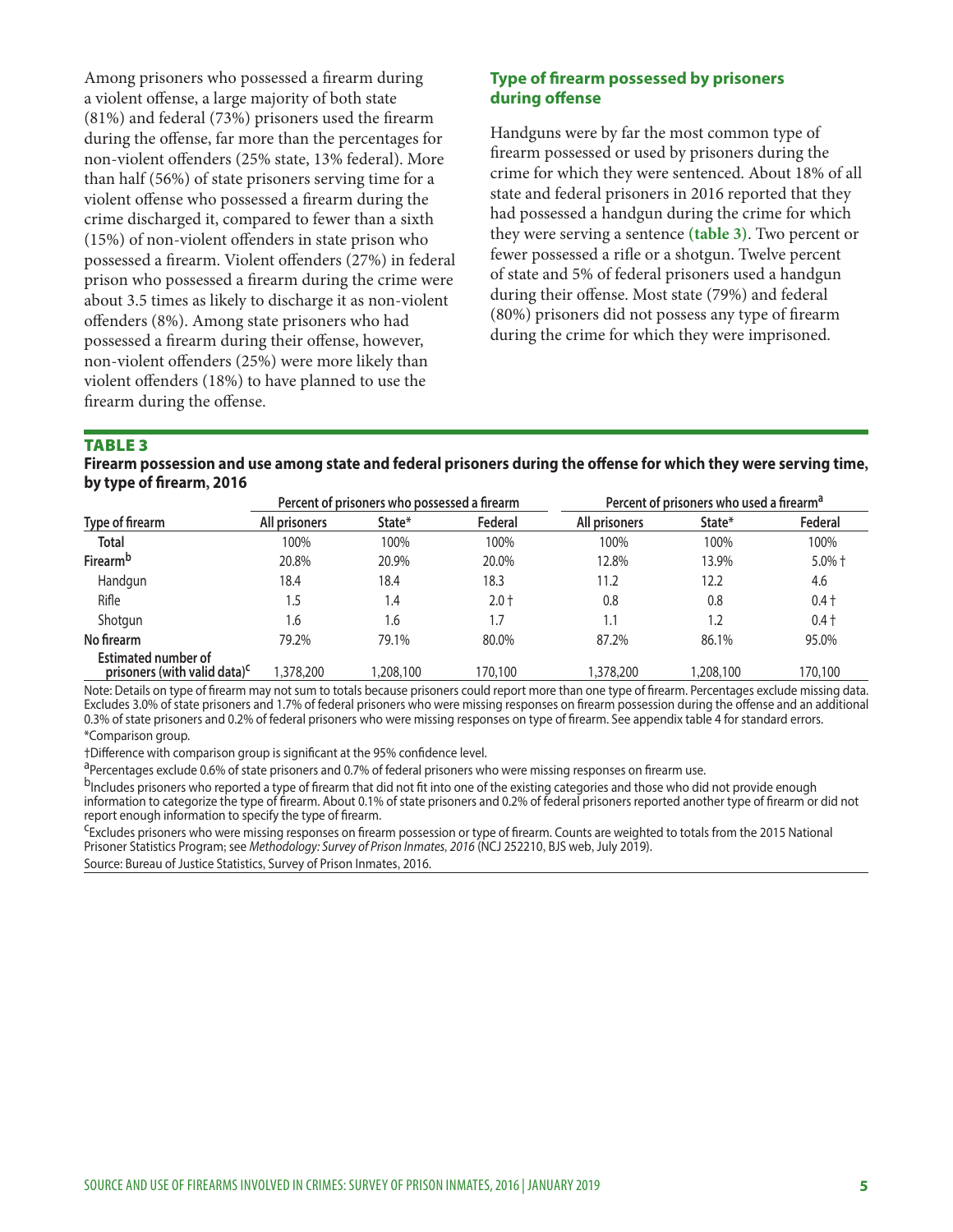## **Demographic characteristics**

Male prisoners were more likely than female prisoners to have possessed a firearm during their crime. About a fifth of male state and federal prisoners serving a sentence in 2016 possessed a firearm during the crime **(table 4)**. Males in state prisons in 2016 were about 2.5 times as likely (22%) as females in state prisons (9%) to have possessed a firearm during the crime for which they were imprisoned. In federal prisons, males (21%) were about three times as likely as females (7%) to have possessed a firearm during their crime. Almost 3 in 10 (29%) black prisoners serving a sentence in state prison in 2016 possessed a firearm during their crime. White (12%) and Hispanic (21%) state prisoners were less likely to have possessed a firearm during their crime. Similarly, white (17%) and Hispanic (13%) federal prisoners serving a sentence in 2016 were less likely to have possessed a firearm during the crime than black (29%) federal prisoners. State prisoners who served in the military were less likely to have possessed a firearm during their crime (16%) than state prisoners who had not served in the military (21%).

#### TABLE 4

#### **Firearm possession among state and federal prisoners during the offense for which they were serving time, by demographic characteristics, 2016**

|                                              |                        | <b>State</b>                                                          | Federal                |                                                                       |  |
|----------------------------------------------|------------------------|-----------------------------------------------------------------------|------------------------|-----------------------------------------------------------------------|--|
| Demographic characteristic                   | Number of<br>prisoners | Percent of prisoners who<br>possessed a firearm during<br>the offense | Number of<br>prisoners | Percent of prisoners who<br>possessed a firearm during<br>the offense |  |
| Sex                                          |                        |                                                                       |                        |                                                                       |  |
| Male*                                        | 1,124,200              | 21.8%                                                                 | 159,800                | 20.9%                                                                 |  |
| Female                                       | 87,000                 | $9.5 +$                                                               | 10,600                 | $6.6+$                                                                |  |
| Race/Hispanic origin <sup>a</sup>            |                        |                                                                       |                        |                                                                       |  |
| White                                        | 383,300                | 12.4% +                                                               | 35,400                 | 16.6% +                                                               |  |
| Black*                                       | 401,500                | 29.4                                                                  | 53,800                 | 29.2                                                                  |  |
| Hispanic                                     | 247,200                | $21.5 +$                                                              | 62,600                 | $12.6 +$                                                              |  |
| American Indian/Alaska Native                | 17,200                 | $14.8 +$                                                              | 2,800                  | 23.8                                                                  |  |
| Asian/Native Hawaiian/Other Pacific Islander | 10,700                 | 22.8                                                                  | 2,600                  |                                                                       |  |
| Two or more races                            | 133,100                | $19.1 +$                                                              | 10,900                 | 29.3                                                                  |  |
| Age at time of survey                        |                        |                                                                       |                        |                                                                       |  |
| $18 - 24*$                                   | 123,800                | 31.7%                                                                 | 8,200                  | 30.1%                                                                 |  |
| $25 - 34$                                    | 389,100                | $24.4 +$                                                              | 47,700                 | 27.4                                                                  |  |
| $35 - 44$                                    | 318,800                | $19.3 +$                                                              | 58,800                 | $19.0 +$                                                              |  |
| $45 - 54$                                    | 224,800                | $14.6 +$                                                              | 36,700                 | $14.1 +$                                                              |  |
| 55 or older                                  | 154,800                | $16.0 +$                                                              | 19,000                 | $12.2 +$                                                              |  |
| <b>Marital status</b>                        |                        |                                                                       |                        |                                                                       |  |
| Married*                                     | 168,500                | 16.7%                                                                 | 36,800                 | 14.4%                                                                 |  |
| Widowed/widowered                            | 34,300                 | 18.3                                                                  | 3,100                  | 21.7                                                                  |  |
| Separated                                    | 58,300                 | $12.7 +$                                                              | 9,600                  | 12.8                                                                  |  |
| Divorced                                     | 233,300                | 14.5                                                                  | 30,900                 | 15.2                                                                  |  |
| Never married                                | 715,900                | 24.8 +                                                                | 90,000                 | 24.6 +                                                                |  |
| <b>Educationb</b>                            |                        |                                                                       |                        |                                                                       |  |
| Less than high school*                       | 750,500                | 23.1%                                                                 | 94,900                 | 22.7%                                                                 |  |
| High school graduate                         | 273,700                | $19.6 +$                                                              | 36,500                 | 19.4                                                                  |  |
| Some college                                 | 133,900                | $14.7 +$                                                              | 23,100                 | 18.8                                                                  |  |
| College degree or more                       | 43,600                 | $11.0 +$                                                              | 12,700                 | $6.3 +$                                                               |  |
| Citizenship                                  |                        |                                                                       |                        |                                                                       |  |
| U.S. citizen*                                | 1,156,800              | 21.0%                                                                 | 127,500                | 24.2%                                                                 |  |
| Non-U.S. citizen                             | 53,100                 | 18.5                                                                  | 42,400                 | $7.2 +$                                                               |  |
| <b>Military service</b>                      |                        |                                                                       |                        |                                                                       |  |
| Yes*                                         | 95,200                 | 15.6%                                                                 | 9,200                  | 15.9%                                                                 |  |
| No                                           | 1,115,900              | $21.4 +$                                                              | 161,200                | 20.3                                                                  |  |

Note: Percentages and counts exclude missing data. Excludes 3.0% of state prisoners and 1.7% of federal prisoners who were missing responses on firearm possession during the offense. Details for counts may not sum to totals due to missing data. See appendix table 5 for standard errors. \*Comparison group.

†Difference with comparison group is significant at the 95% confidence level.

: Not calculated. Too few cases to provide a reliable estimate, or coefficient of variation is greater than 50%.

aExcludes persons of Hispanic/Latino origin, unless specified.

bBased on highest year of education completed.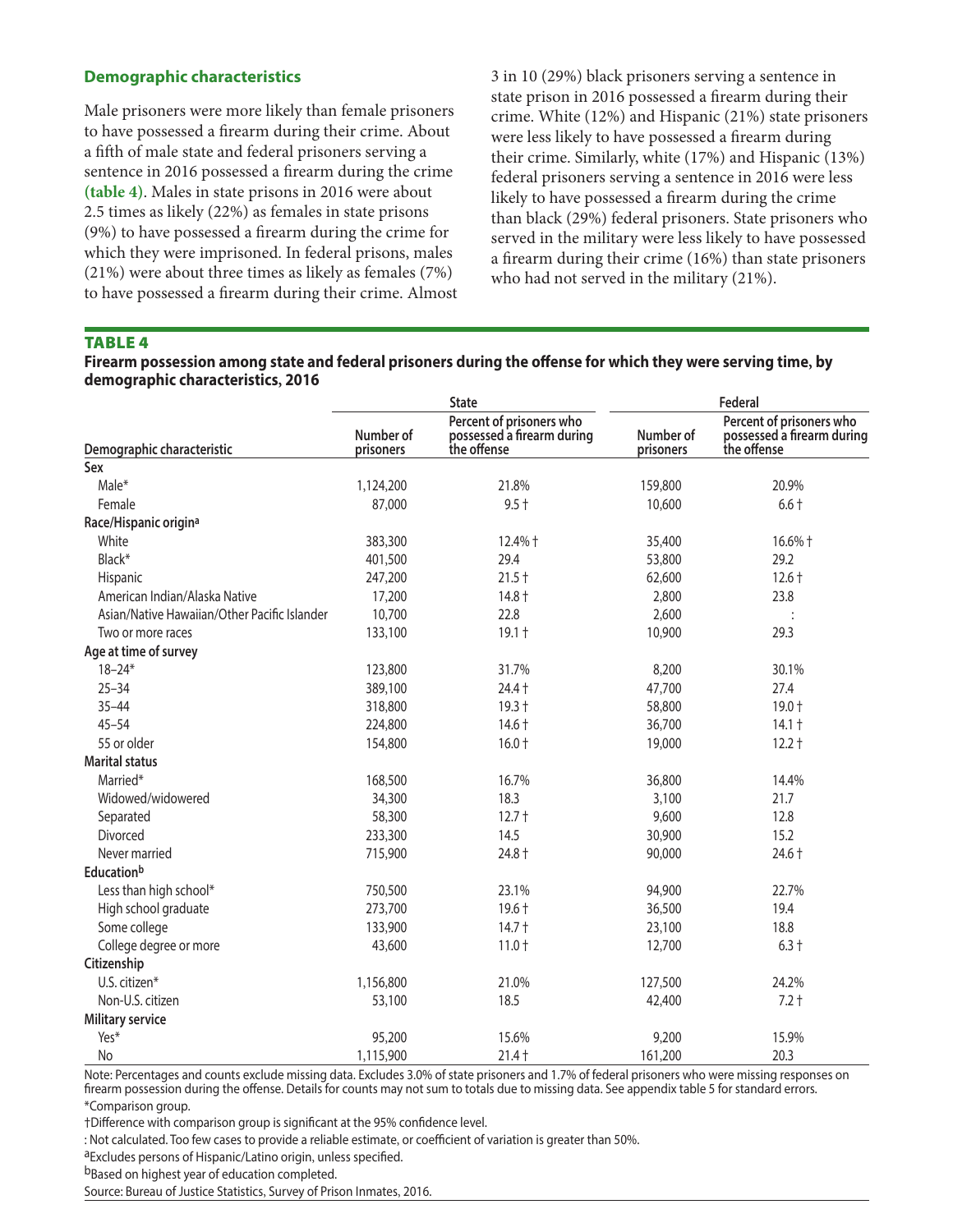In general, the likelihood of state and federal prisoners having possessed a firearm during their crime decreased with age. Firearm possession among state prisoners ages 18 to 24 (32%) in 2016 was more common than among older prisoners. Federal prisoners ages 18 to 24 (30%) were more likely to possess a firearm than those age 35 or older (16%, not shown in table).

The difference in firearm possession between U.S. citizens (21%) and non-citizens (18%) in state prisons in 2016 was not statistically significant. Among federal prisoners serving a sentence in 2016, firearm possession was more than three times as high among U.S. citizens (24%) as non-citizens (7%).

# **Method, source, and process used to obtain the firearm**

Among prisoners who possessed a firearm when they committed the offense for which they were imprisoned and who reported the source from which they obtained it, the most common source (43%) was off-the-street or the underground market **(table 5)**. Another 7% of state and 5% of federal prisoners stole the firearm, and 7% of state and 8% of federal prisoners reported that they obtained the firearm at the location of the crime.

# TABLE 5

**Among state and federal prisoners who had possessed a firearm during the offense for which they were serving time, sources and methods used to obtain a firearm, 2016**

| Source and method to obtain firearm                                                                      | All prisoners | <b>State</b> | Federal |
|----------------------------------------------------------------------------------------------------------|---------------|--------------|---------|
| Purchased/traded at retail source                                                                        | 10.1%         | 9.7%         | 13.7%   |
| Gun shop/store                                                                                           | 7.5           | 7.2          | 9.6     |
| Pawn shop                                                                                                | 1.6           | 1.5          | 2.2     |
| Flea market                                                                                              | 0.4           |              |         |
| Gun show                                                                                                 | 0.8           | 0.8          | 1.4     |
| <b>Obtained from individual</b>                                                                          | 25.3%         | 26.0%        | 20.5%   |
| Purchased/traded from family/friend                                                                      | 8.0           | 7.9          | 9.1     |
| Rented/borrowed from family/friend                                                                       | 6.5           | 7.0          | 3.0     |
| Gift/purchased for prisoner                                                                              | 10.8          | 11.2         | 8.4     |
| Off the street/underground market <sup>a</sup>                                                           | 43.2%         | 43.2%        | 42.9%   |
| <b>Theft</b> b                                                                                           | 6.4%          | 6.6%         | 4.7%    |
| From burglary                                                                                            | 1.5           | 1.5          |         |
| From retail source                                                                                       | 0.2           |              |         |
| From family/friend                                                                                       | 1.6           | 1.8          |         |
| Unspecified theft <sup>c</sup>                                                                           | 3.1           | 3.3          | 1.8     |
| Other source                                                                                             | 17.4%         | 17.1%        | 20.1%   |
| Found at location of crime/victim                                                                        | 6.9           | 6.7          | 7.9     |
| Brought by someone else                                                                                  | 4.6           | 4.7          | 3.6     |
| Otherd                                                                                                   | 5.9           | 5.6          | 8.5     |
| Multiple sourcese                                                                                        | 2.5%          | 2.6%         | 2.0%    |
| Estimated number of prisoners who possessed a firearm,<br>excluding prisoners who did not report sourcef | 256,400       | 227,100      | 29,300  |

Note: Prisoners were asked to report all sources and methods of obtaining any firearm they possessed during the offense, so details may not sum to totals. Each source is included in this table when multiple sources were reported. See *Methodology*. Percentages exclude missing data. Excludes 10.3% of state prisoners and 14.1% of federal prisoners who possessed a firearm during the offense and were missing responses on either source or method of obtaining the firearm. These prisoners were excluded either because they did not provide a valid response or they did not receive the questions due to providing an open-ended response to the previous question about type of weapon. See appendix table 6 for standard errors.

: Not calculated. Too few cases to provide a reliable estimate, or coefficient of variation is greater than 50%.

alllegal sources of firearms that include markets for stolen goods, middlemen for stolen goods, criminals or criminal enterprises, or individuals or groups involved in sales of illegal drugs.

bExcludes theft from victim.

CIncludes theft where the source could not be identified and theft other than from a burglary, retail location, family, or friend.

dIncluded if no source specified in the table was reported. Includes sources that did not fit into one of the existing categories, sources for which there were few responses such as bought online, or if there was not enough information to categorize the source. Examples of other sources include bought from an unknown source or obtained from a friend by an unknown method.

eIncludes prisoners who reported multiple sources or methods that fit into more than one of the categories. Each reported source is included in the categories above.

<sup>f</sup>Includes prisoners who reported they carried or possessed a firearm and prisoners who reported a source or method. Source: Bureau of Justice Statistics, Survey of Prison Inmates, 2016.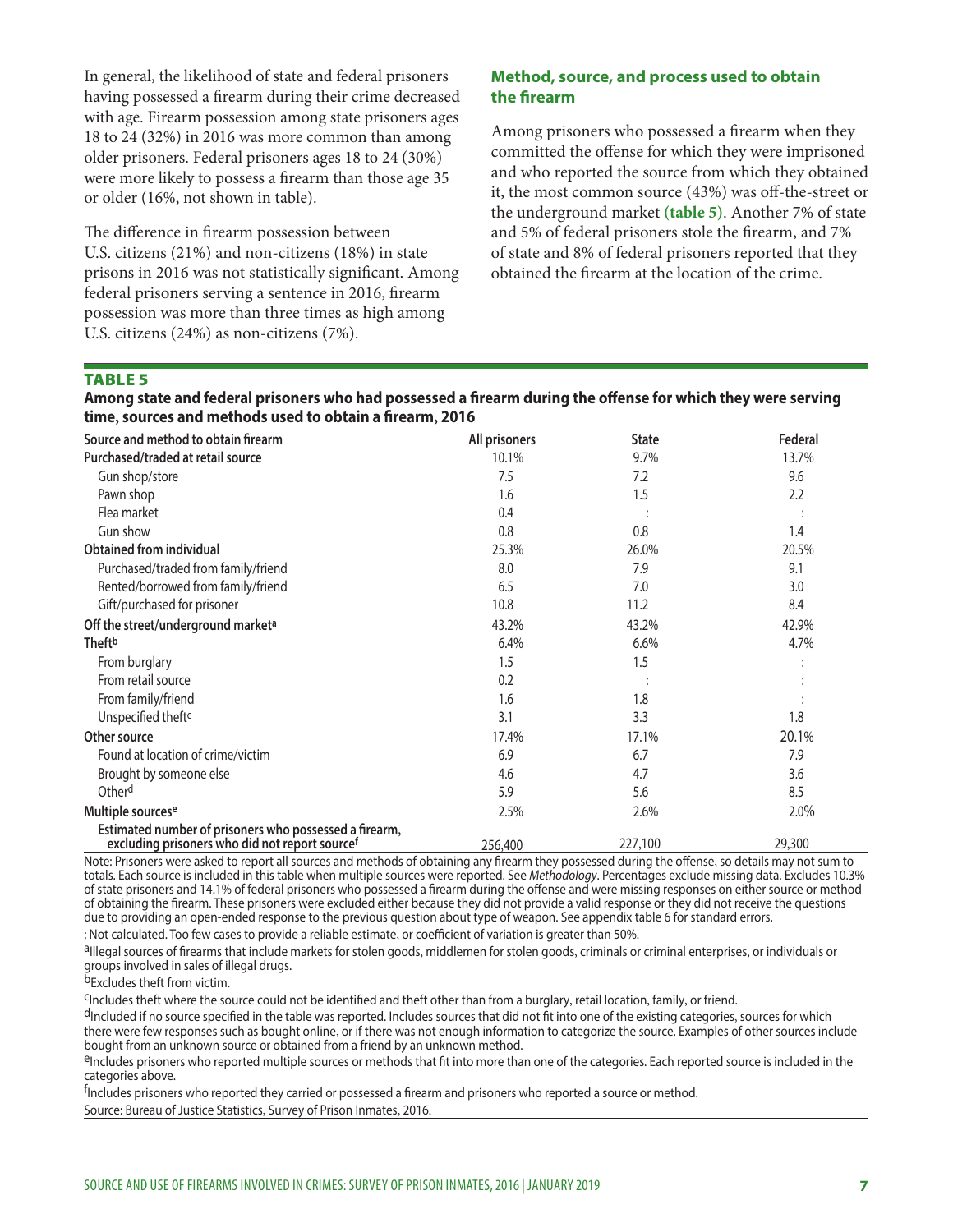Among prisoners who possessed a firearm during the offense for which they were imprisoned, 7% of state and 10% of federal prisoners serving a sentence in 2016 bought or traded for the firearm from a gun shop or gun store. About 1% bought or traded for the firearm at a gun show. About a quarter (26%) of state prisoners and about a fifth (21%) of federal prisoners obtained a firearm that they possessed during their offense from an individual in a non-retail setting, such as a friend or family member.

Prisoners who reported that they had purchased or traded a firearm at a retail source were asked if they had obtained the firearm from a licensed dealer or private seller. Among prisoners who had possessed a firearm during the offense for which they were serving time, 8% of state and 11% of federal prisoners had purchased it from or traded with a licensed firearm dealer at a retail source **(table 6)**.

Prisoners who reported that they had purchased a firearm from a licensed firearm dealer at a retail source were further asked whether they bought the firearm under their own name and whether they knew a background check was conducted. Among those who had possessed a firearm during the offense for which they were imprisoned, 7% of state and 8% of federal prisoners had purchased it under their own name from a licensed firearm dealer at a retail source, while approximately 1% of state and 2% of federal prisoners had purchased a firearm from a licensed dealer at a retail source but did not purchase it under their own name (not shown in table).

Among all prisoners who purchased or traded a firearm from a licensed firearm dealer at a retail source (8.2%), the majority reported that a background check was conducted (6.7%).

# TABLE 6

**Among state and federal prisoners who had possessed a firearm during the offense for which they were serving time, processes used to obtain a firearm, 2016**

|                                                                                               | All        |              |           |
|-----------------------------------------------------------------------------------------------|------------|--------------|-----------|
| Process to obtain firearm                                                                     | prisoners  | <b>State</b> | Federal   |
| Total                                                                                         | 100%       | 100%         | 100%      |
| Not purchased or traded at retail<br>source                                                   | 89.9%      | 90.3%        | 86.3%     |
| Purchased or traded at retail source <sup>a</sup>                                             | 10.1%      | 9.7%         | 13.7%     |
| Licensed firearm dealer at retail<br>source                                                   | 8.2        | 7.9          | 10.9      |
| Purchased under own name <sup>b</sup>                                                         | 6.9        | 6.8          | 8.4       |
| Background check was<br>reportedly conducted <sup>c</sup><br>Private seller at retail sourced | 6.7<br>1.2 | 6.3<br>1.1   | 9.4<br>23 |
|                                                                                               | 0.7        | 0.8          |           |
| Unknown <sup>e</sup>                                                                          |            |              |           |
| <b>Estimated number of prisoners</b><br>who possessed a firearm (with<br>valid data)f         | 256,400    | 227,100      | 29,300    |

Note: Percentages exclude missing data. Excludes 10.3% of state prisoners and 14.1% of federal prisoners who possessed a firearm during the offense and were missing responses on source or method of obtaining the firearm. See appendix table 7 for standard errors.

: Not calculated. Too few cases to provide a reliable estimate, or coefficient of variation is greater than 50%.

<sup>a</sup>Includes prisoners who purchased or traded from a retail source,<br>including a retail store, pawn shop, flea market, or gun show.

<sup>b</sup>Includes prisoners who purchased from a retail source, including a retail store, pawn shop, flea market, or gun show. Excludes prisoners who traded for a firearm from a retail source.

<sup>C</sup>Includes prisoners who purchased from a retail source, including a retail store, pawn shop, flea market, or gun show. Excludes prisoners who traded for a firearm from a retail source and prisoners who reported that a background check was not conducted or who were unaware as to whether one was conducted.

dExcludes private sellers other than at a retail source.

eIncludes prisoners who purchased or traded a firearm from a retail source and were missing responses on whether a firearm was purchased or traded from a licensed firearm dealer or a private seller at a retail source.

<sup>f</sup>Includes prisoners who reported they carried or possessed a firearm and prisoners who reported a source or method.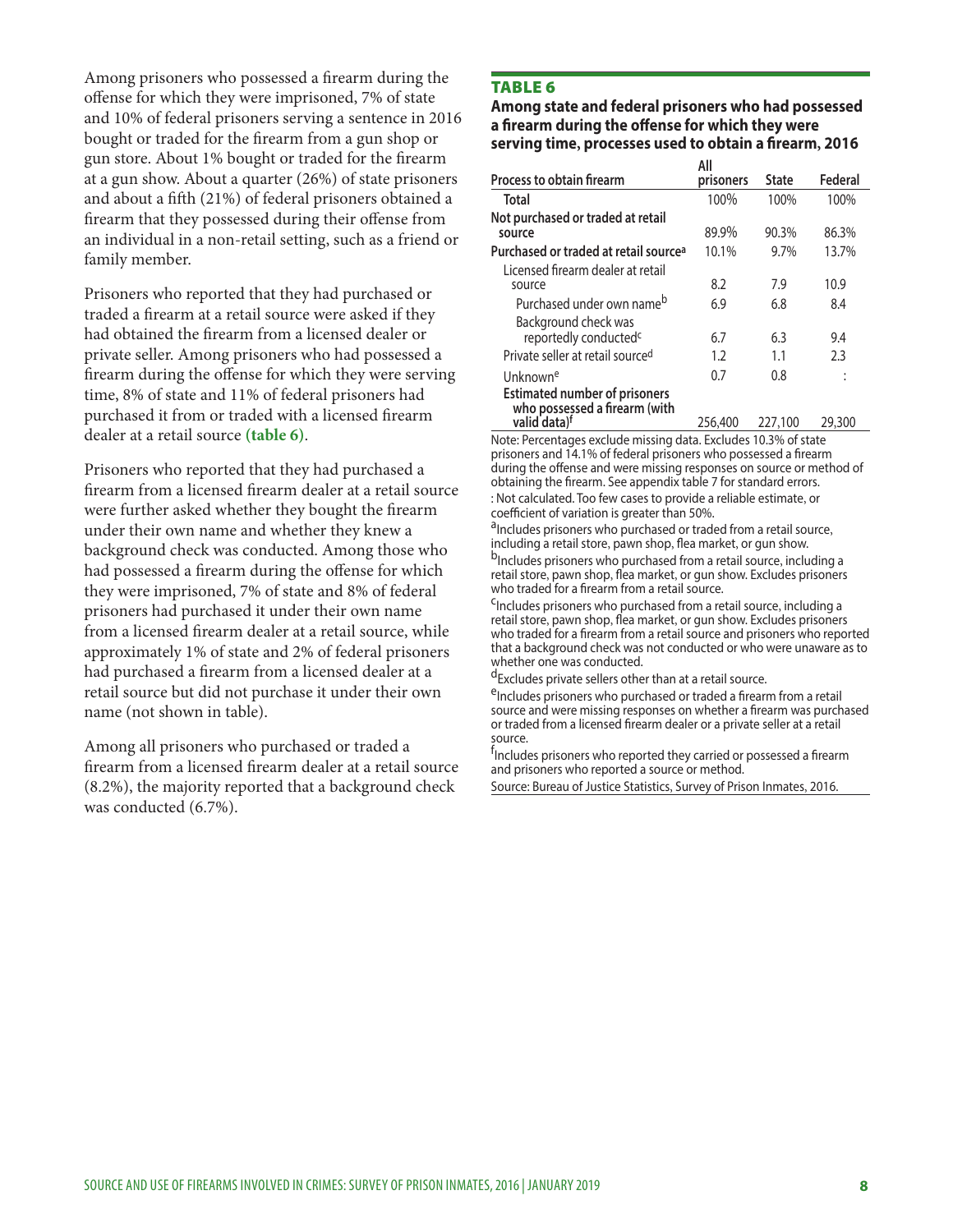# **Use and source of firearms among all state and federal prisoners**

About 1% of all state and federal prisoners used a firearm during the offense that they obtained from a retail source **(table 7)**. About 2% of prisoners possessed a firearm that they obtained from a retail source, including a retail store, pawn shop, flea market, or gun show.

Thirteen percent of all state and federal prisoners used a firearm during the offense for which they were serving time in 2016.

## TABLE 7

**Firearm possession and use among all state and federal prisoners during the offense for which they were serving time, by type of controlling offense and source, 2016**

|                                  |                      | Percent of state and federal prisoners who-                                 | Percent of state and federal prisoners who- |                                                                        |  |  |
|----------------------------------|----------------------|-----------------------------------------------------------------------------|---------------------------------------------|------------------------------------------------------------------------|--|--|
| Controlling offense <sup>a</sup> | Possessed a firearmb | Possessed a firearm that they<br>obtained from a retail source <sup>c</sup> | Used a firearmd                             | Used a firearm that they<br>obtained from a retail source <sup>e</sup> |  |  |
| Total                            | 20.8%                | l.9%                                                                        | 12.8%                                       | 1.3%                                                                   |  |  |
| Violent*                         | 29.3%                | 2.8%                                                                        | 23.1%                                       | 2.3%                                                                   |  |  |
| Homicide <sup>f</sup>            | 43.5                 | 5.9                                                                         | 37.0                                        | 5.2                                                                    |  |  |
| Robbery                          | 43.5                 | 1.8                                                                         | 31.5                                        | 1.3                                                                    |  |  |
| Property                         | $4.8%$ †             | $0.5%$ †                                                                    | $1.9%$ $\dagger$                            |                                                                        |  |  |
| Drug                             | $9.6\% +$            | 1.0% †                                                                      | $0.8%$ †                                    | $0.1\%$ †                                                              |  |  |
| <b>Public order</b>              | 23.6% +              | 1.7% †                                                                      | $5.5%$ †                                    | $0.6\%$ †                                                              |  |  |

Note: Percentages exclude missing data. Excludes 2.8% of prisoners who were missing responses on firearm possession during the offense and 1.2% of prisoners who had a valid response to firearm possession but were missing a controlling offense. Retail source includes purchasing or trading the firearm from a retail store, pawn shop, flea market, or gun show. Use includes prisoners who showed a firearm to anyone, pointed a firearm at anyone, or discharged a firearm during the controlling offense. See appendix table 8 for standard errors.

\*Comparison group.

† Difference with comparison group is significant at the 95% confidence level across main categories, and no testing was done on subcategories (e.g., homicide).

: Not calculated. Too few cases to provide a reliable estimate, or coefficient of variation is greater than 50%.<br><sup>a</sup>See *Methodology* for more information on how controlling offense was measured.<br><sup>b</sup>Includes state and fede

<sup>C</sup>Includes state and federal prisoners who reported a valid response to firearm possession and source.

d<br>Includes state and federal prisoners who reported a valid response to firearm possession and use.

<sup>e</sup>Includes state and federal prisoners who reported a valid response to firearm possession, source, and use.

f<br>Includes murder and both non-negligent and negligent manslaughter.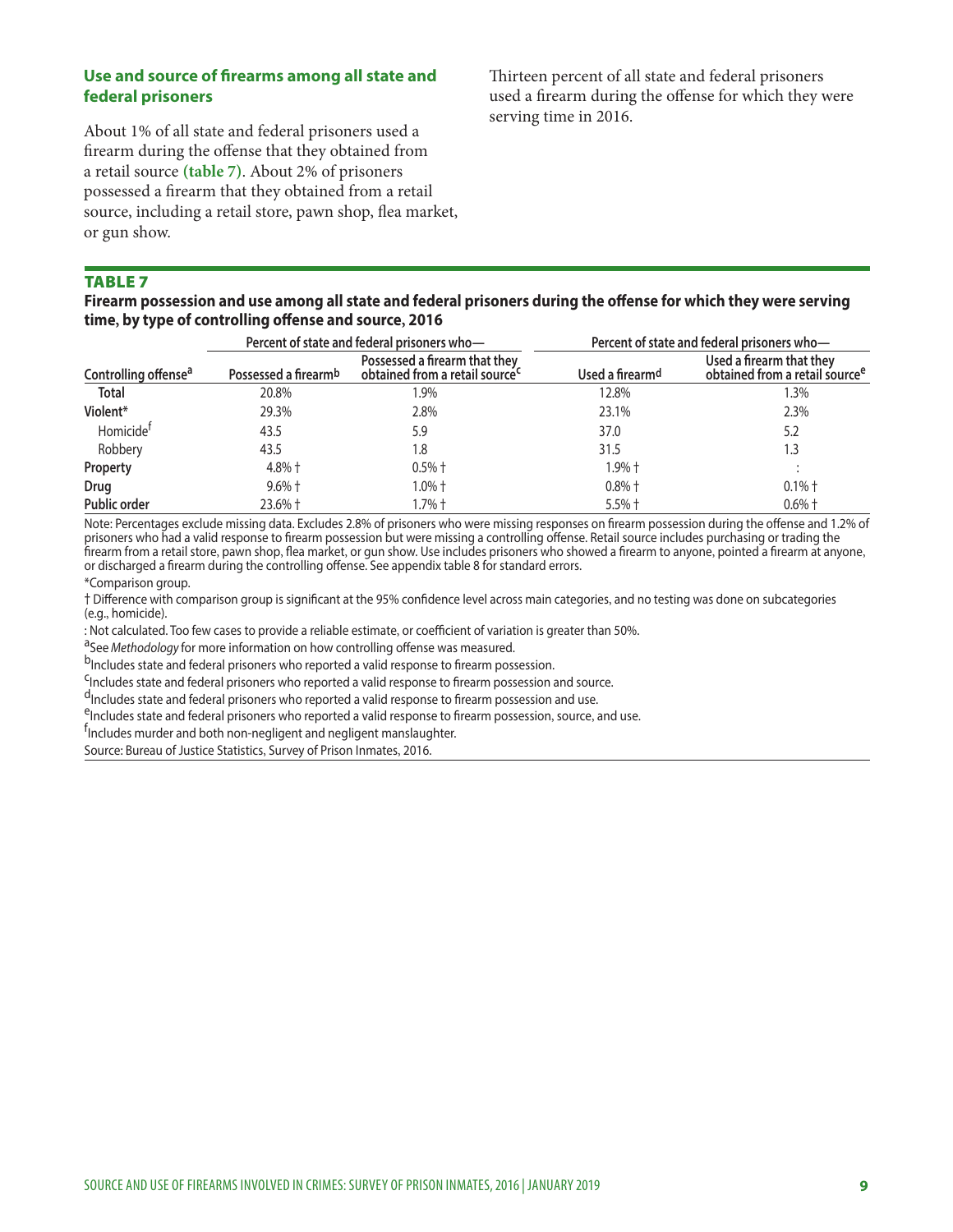# **Methodology**

## **Survey of Prison Inmates**

The findings in this report are primarily based on data collected through the 2016 Survey of Prison Inmates (SPI). The SPI is a periodic, cross-sectional survey of the state and sentenced federal prison populations. Its primary objective is to produce national statistics of the state and sentenced federal prison populations across a variety of domains, including—but not limited to—demographic characteristics, current offense and sentence, incident characteristics, firearm possession and sources, criminal history, socioeconomic characteristics, family background, drug and alcohol use and treatment, mental and physical health and treatment, and facility programs and rule violations. RTI International served as BJS's data collection agent for the 2016 SPI under a cooperative agreement (award no. 2011-MU-MU-K070). From January through October 2016, data were collected through face-to-face interviews with prisoners using computer-assisted personal interviewing (CAPI).

Prior iterations of the SPI were known as the Survey of Inmates in State and Federal Correctional Facilities (SISFCF), which was renamed with the 2016 implementation. The first survey of state prisoners was fielded in 1974 and thereafter in 1979, 1986, 1991, 1997, and 2004. The first survey of federal prisoners was fielded in 1991, along with the survey of state prisoners, and since then both surveys have been conducted at the same time using the same questionnaire and administration.

The target population for the 2016 SPI was prisoners ages 18 and older who were held in a state prison or had a sentence to federal prison in the United States during 2016. Similar to prior iterations, the 2016 survey was a stratified two-stage sample design in which prisons were selected in the first stage and prisoners within sampled facilities were selected in the second stage. The SPI sample was selected from a universe of 2,001 unique prisons (1,808 state and 193 federal) that were either enumerated in the 2012 Census of State and Federal Adult Correctional Facilities or had opened between the completion of the census and July 2014 when the SPI sample of prisons was selected. A total of 364 prisons (306 state and 58 federal) participated in the 2016 survey out of the 385 selected (324 state and 61 federal) for interviewing. The first-stage response rate (i.e., the response rate among selected prisons) was 98.4% (98.1% among

state prisons and 100% among federal prisons).3 A total of 24,848 prisoners participated (20,064 state and 4,784 federal) in the 2016 SPI based on a sample of 37,058 prisoners (30,348 state and 6,710 federal). The second-stage response rate (i.e., the response rate among selected prisoners) was 70.0% (69.3% among state prisoners and 72.8% among federal prisoners).4

Responses from interviewed prisoners in the 2016 SPI were weighted to provide national estimates. Each interviewed prisoner was assigned an initial weight corresponding to the inverse of the probability of selection within each sampled prison. A series of adjustment factors were applied to the initial weight to minimize potential bias due to non-response and to provide national estimates.

For more information on the 2016 SPI methodology, see *Methodology: Survey of Prison Inmates, 2016*  (NCJ 252210, BJS web, July 2019).

#### **Standard errors and tests of significance**

When national estimates are derived from a sample, as with the SPI, caution must be used when comparing one estimate to another or when comparing estimates between years. Although one estimate may be larger than another, estimates based on a sample rather than a complete enumeration of the population have some degree of sampling error. The sampling error of an estimate depends on several factors, including the size of the estimate, the number of completed interviews, and the intracluster correlation of the outcome within prisons. When the sampling error around an estimate is taken into account, estimates that appear different may not be statistically different. One measure of the sampling error associated with an estimate is the standard error. The standard error may vary from one estimate to the next. Standard errors in this report were estimated using Taylor Series Linearization to account for the complex design of the SPI in producing the variance estimates.

<sup>3</sup>A total of 15 prisons (12 state and 3 federal) that were sampled were deemed ineligible for the 2016 SPI. For more information, see *Methodology: Survey of Prison Inmates, 2016* (NCJ 252210, BJS web, July 2019).

<sup>&</sup>lt;sup>4</sup>There were 10,661 sampled prisoners who were eligible for the survey but did not participate. Another 1,549 sampled prisoners were deemed ineligible for the survey. For more information, see *Methodology: Survey of Prison Inmates, 2016* (NCJ 252210, BJS web, July 2019).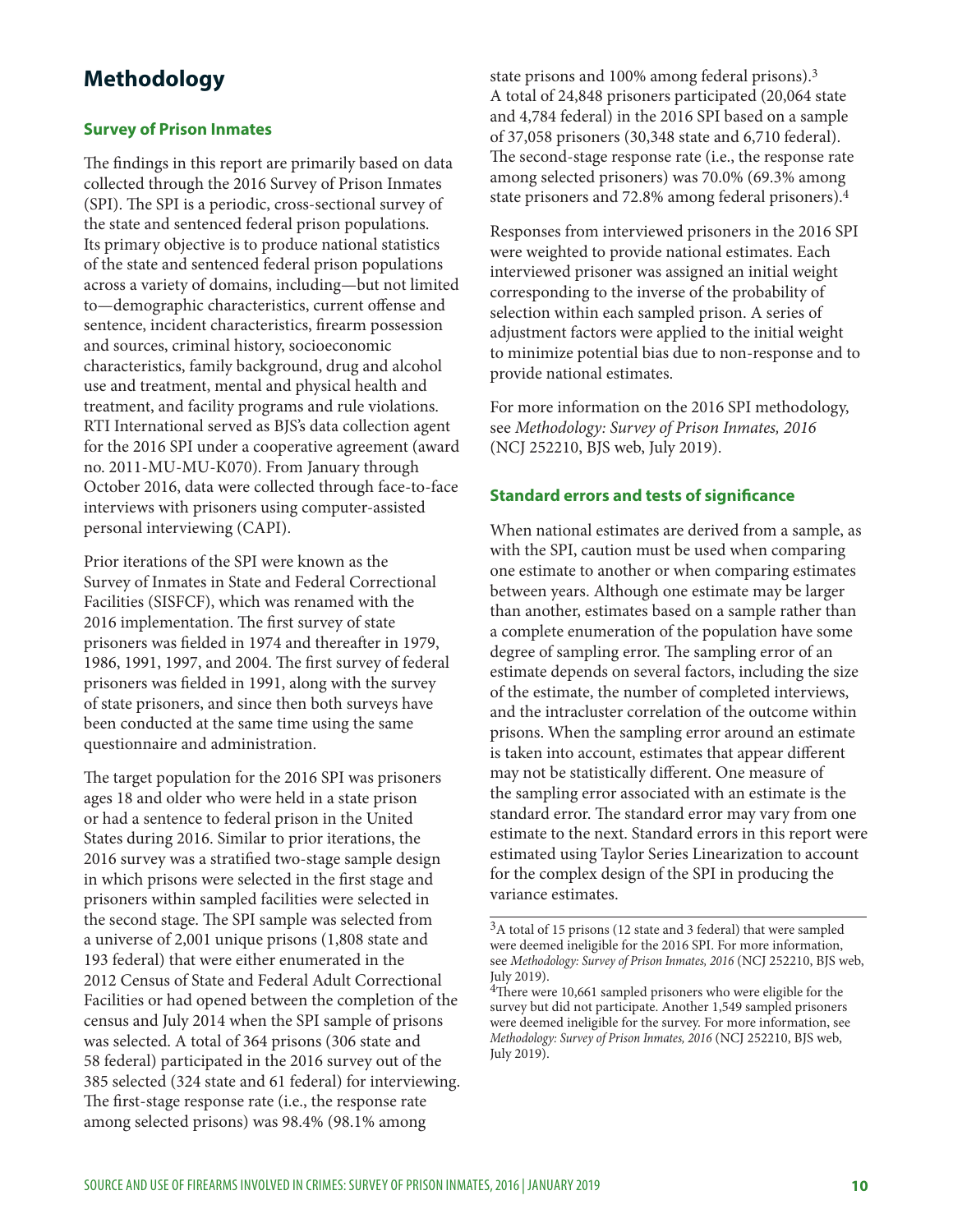Readers may use the estimates and standard errors of the estimates provided in this report to generate a 95% confidence interval around the estimates as a measure of the margin of error. Typically, multiplying the standard error by 1.96 and then adding or subtracting the result from the estimate produces the confidence interval. This interval expresses the range of values with which the true population parameter is expected to fall 95% of the time if the same method is used to select different samples.

For small samples and estimates close to 0%, the use of the standard error to construct the 95% confidence interval may not be reliable. Therefore, caution should be used when interpreting the estimates. Caution should also be used if constructing a 95% confidence interval, which would include zero in these cases, because the estimate may not be distinguishable from zero.

The standard errors have been used to compare estimates of firearm possession during the offense, firearm use during the crime, and type of firearm possessed. They have also been used to compare firearm possession among selected groups of prisoners that have been defined by demographic characteristics and controlling offense. To facilitate the analysis, rather than provide the detailed estimates for every standard error, differences in the estimates for subgroups in the relevant tables in this report have been tested and notated for significance at the 95% level of confidence. Readers should reference the tables for testing on specific findings. Unless otherwise noted, findings described in this report as higher, lower, or different passed a test at the 0.05 level of statistical significance (95% confidence level).

#### **Measurement of firearm possession and source**

The 2016 SPI was restricted to prisoners age 18 or older at the time of the survey. Firearms analyses in this report were restricted to state and federal prisoners who were sentenced or state prisoners who were convicted but were awaiting sentencing. This report excludes prisoners who were awaiting trial (i.e., unconvicted) or a revocation hearing or who were held for other reasons. Unconvicted prisoners, such as those awaiting trial or being held for other reasons like safekeeping or a civil commitment, were excluded from this report because they were not asked questions about firearm possession to protect against self-incrimination. (See appendix 1, *Questions related to firearms in the Survey of Prison Inmates, 2016*.) Of

the estimated 1,421,700 state and federal prisoners in 2016, an estimated 287,400 were armed with a firearm, 1,094,200 were not armed with a firearm, 23,800 did not know or refused to answer the question, and 16,300 were not asked the question because they were not convicted or they stopped the interview before responding to the question.5

To determine whether prisoners possessed a firearm at the time of the offense for which they were serving time in prison, respondents were first asked whether they had carried, possessed, or used a weapon when the controlling offense occurred. Respondents could report that they carried, possessed, or used a firearm or another weapon such as a toy or BB gun, knife, other sharp object, or blunt object. Weapons other than firearms, including toy and BB guns, were excluded from this report. Multiple weapons and firearms could be reported by respondents.

Of the respondents who were asked about possessing a firearm during the offense for which they were imprisoned, about 3.0% of state and 1.7% of federal prisoners in 2016 were missing responses on firearm possession. These prisoners were excluded from the analyses in this report. All prisoners who reported they carried, possessed, or used a firearm during the offense were asked whether they had obtained the firearm because they were planning to carry, possess, or use it during the offense. They were also asked whether they showed, pointed, or fired the firearm during the offense. Respondents who reported that they fired the firearm were also asked whether they shot anyone and, if so, whether anyone they shot had died. Of the respondents who possessed a firearm during the offense, about 3.1% of state and 3.5% of federal prisoners in 2016 were missing responses on how they used the firearm. These prisoners were excluded from the analyses in figure 1, tables 1 through 3, and table 7.

To measure the type of firearm possessed by prisoners, respondents were asked whether they had carried, possessed, or used a handgun, rifle, shotgun, or some other type of firearm during the offense for which they were imprisoned. About 0.3% of state prisoners and 0.2% of federal prisoners in 2016 were missing responses on the type of firearm that they possessed. These prisoners, along with prisoners who were missing a response on firearm possession, were excluded from the analyses in table 3.

<sup>5</sup>The SPI sample was weighted to the state and federal prison populations that were eligible to be sampled in the survey. See *Methodology: Survey of Prison Inmates, 2016* (NCJ 252210, BJS web, July 2019).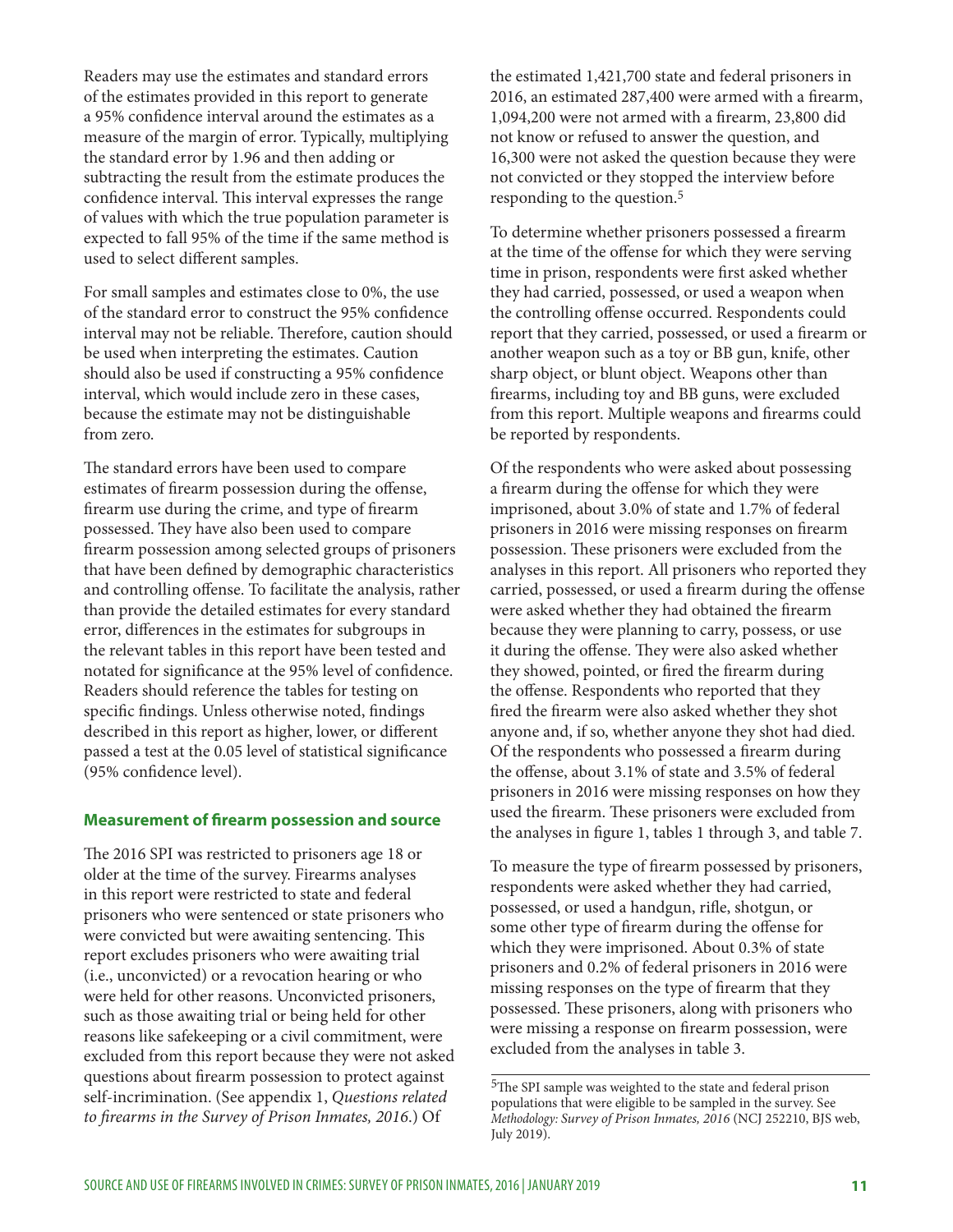To measure the source and method of obtaining the firearm possessed by prisoners during their crime, two separate questions were asked in the survey. The first question asked how the prisoners obtained the firearm, and multiple responses could be reported in the 2016 SPI. Possible responses included stole it, rented it, borrowed it from or were holding it for somebody, traded something for it, bought it, someone bought it for them, someone gave it as a gift, found it or it was at the location where the offense occurred, it was brought by someone else, or other. If respondents specified an "other" method of obtaining the firearm, then the field interviewers entered the respondents' answers into a text field. These responses originally reported as "other" were coded to one of the existing response categories if possible.

The second question asked where prisoners obtained the firearm, and multiple responses could be reported in the 2016 SPI. Respondents received this question if they reported that they stole, rented, borrowed from or were holding for somebody, traded something for, or bought the firearm. Possible responses included gun shop or gun store; pawn shop; flea market; gun show; from a victim, family member, or friend; from a fence (a middleman for stolen goods) or underground market; off the street or from a drug dealer; in a burglary; online or the internet; or other. Fewer than 1% of state and federal prisoners reported obtaining a firearm online. These responses were included in table 5 in the "other" category due to the small number of sample cases. If respondents specified an "other" source of obtaining a firearm, then the field interviewers entered the respondents' answers into a text field. Responses originally reported as "other" were coded to one of the existing response categories if possible.

The responses from these two questions were used to create the source and method categories in figure 1 and tables 5 through 7. Approximately 10.3% of state and 14.1% of federal prisoners in 2016 who possessed a firearm during the offense for which they were serving a sentence were missing responses on source or method of obtaining the firearm. These prisoners were excluded from figure 1 and tables 5 through 7.

Prisoners who reported purchasing or trading a firearm from a retail source (gun shop or gun store, pawn shop, flea market, or gun show) were asked if they purchased or traded it from a licensed firearm dealer or a private seller. Prisoners who reported they purchased a firearm from a retail source were further asked whether they bought the firearm under their own name and whether the seller did a firearm purchase background check before selling them the firearm. About 1% of the respondents who possessed a firearm during the offense purchased or traded it from a retail source and were missing responses on whether they bought the firearm from a licensed dealer or private seller. About 1% of respondents who possessed a firearm during the offense purchased it from a retail source and were missing responses on whether the firearm was purchased under their own name or whether a background check was conducted.

#### **Measurement of controlling offense**

The way controlling offense was measured through the 2016 SPI, and reflected in this report, varies by sentence status and the number of offenses of prisoners:

- **For sentenced prisoners and those awaiting** sentencing with one offense, that offense is the controlling offense.
- For sentenced prisoners with multiple offenses and sentences, the controlling offense is the one with the longest sentence.
- **For sentenced prisoners with multiple offenses and** one sentence and those awaiting sentencing with multiple offenses, the controlling offense is the most serious offense. For this report, violent offenses are considered most serious, followed by property, drug, public-order, and all other offenses.

For prisoners who were convicted but awaiting sentencing, the controlling offense is the most serious offense.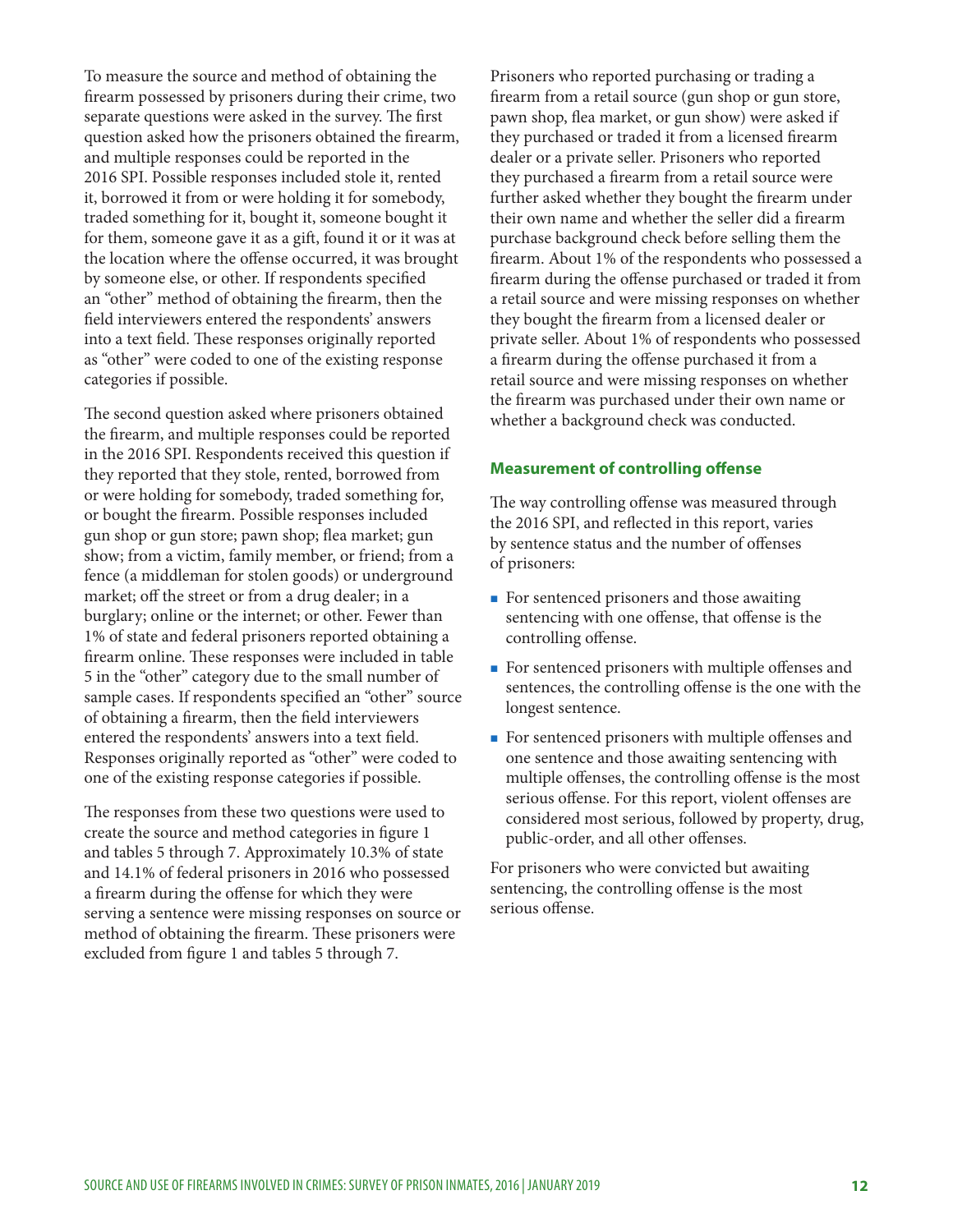# **Appendix 1. Questions related to firearms in the Survey of Prison Inmates, 2016**

This appendix includes the questions from the 2016 SPI that were used to measure the firearms' constructs in this report. Text that appears in capital letters in the questions was not read out loud to respondents. That text reflects programming instructions for the CAPI instrument, instructions to field interviewers who conducted the interviews, or response options that were not read out loud to respondents but were coded by the field interviewers during the interviews.

#### **Questions**

**CJ39.** (ASK IF RESPONDENT REPORTED BEING SENTENCED IN CJ1 OR CJ3 OR IF RESPONDENT REPORTED HE/SHE WAS AWAITING SENTENCING IN CJH2A.) Did you carry, possess, or use a weapon when the (INSERT CONTROLLING OFFENSE) occurred?

- **NO YES**
- NO (SKIP TO NEXT SECTION)

**CJH1.** How many weapons did you carry, possess, or use when the (INSERT CONTROLLING OFFENSE) occurred?

- **DONE**
- **TWO OR MORE**

**CJH2.** What (INSERT "kind of weapon was it?" OR "kinds of weapons were they?") CHECK ALL THAT APPLY.

- **FIREARM**
- **TOY OR BB GUN (INCLUDE FAKE OR REPLICA GUNS)**
- **KNIFF**
- **OTHER SHARP OBJECT (SCISSORS, ICE PICK, AX, ETC.)**
- BLUNT OBJECT (ROCK, CLUB, BLACKJACK, ETC.)
- **ANOTHER WEAPON** 
	- **o** What kinds of weapons were they?
		- INTERVIEWER: RECORD RESPONSE VERBATIM.

**CJH3.** (ASK IF RESPONDENT REPORTED "FIREARM" IN CJH2.) How many firearms did you carry, possess, or use when the (INSERT CONTROLLING OFFENSE) occurred?

**ENTER NUMBER OF FIREARMS** 

**CJH4.** (ASK IF RESPONDENT REPORTED "FIREARM" IN CJH2.) What (INSERT "type of firearm was it?" OR "types of firearms were they?") CHECK ALL THAT APPLY.

- **A HANDGUN**
- A RIFLE
- **A SHOTGUN**
- **SOME OTHER TYPE OF FIREARM** 
	- **o** What type of firearm?
		- INTERVIEWER: RECORD RESPONSE VERBATIM.

**CJH5.** (ASK IF RESPONDENT REPORTED "FIREARM" IN CJH2.) How did you obtain the (INSERT "firearm" OR "firearms") that you carried, possessed, or used during the (INSERT CONTROLLING OFFENSE)? Any others? CHECK ALL THAT APPLY.

- STOLE IT (GO TO CJH6)
- **RENTED IT (GO TO CJH6)**
- **BORROWED FROM OR WAS HOLDING FOR SOMEBODY** (GO TO CJH6)
- **TRADED SOMETHING FOR IT (GO TO CJH6)**
- BOUGHT IT (GO TO CJH6)
- SOMEONE BOUGHT IT FOR ME (GO TO CJH7)
- SOMEONE GAVE IT TO ME AS A GIFT (GO TO CJH9)
- **FOUND IT/WAS AT LOCATION WHERE OFFENSE** OCCURRED (GO TO CJH9)
- WAS BROUGHT BY SOMEONE ELSE (GO TO CJH9)
- **OTHER** 
	- **o** How did you obtain the firearm that you carried, possessed, or used during the offense?
		- INTERVIEWER: RECORD RESPONSE VERBATIM.

**CJH6.** (ASK IF RESPONDENT REPORTED "FIREARM" IN CJH2 AND REPORTED IN CJH5 HE/SHE "STOLE IT", "RENTED IT", "BORROWED FROM OR WAS HOLDING FOR SOMEBODY", "TRADED SOMETHING FOR IT", OR "BOUGHT IT".) Where did you obtain the (INSERT TYPE OF FIREARM REPORTED IN CJH4)? CHECK ALL THAT APPLY.

- GUN SHOP OR GUN STORE (GO TO CJH6A)
- **PAWN SHOP (GO TO CJH6A)**
- **FLEA MARKET (GO TO CJH6A)**
- GUN SHOW (GO TO CJH6A)
- **FROM THE VICTIM(S) (GO TO CJH9)**
- **FROM A FAMILY MEMBER (GO TO CJH9)**
- **FROM A FRIEND (GO TO CJH9)**
- **FROM A FENCE/BLACK MARKET SOURCE (GO TO CJH9)**
- OFF THE STREET/FROM A DRUG DEALER (GO TO CJH9)
- **IN A BURGLARY (GO TO CJH9)**
- ONLINE/THE INTERNET (GO TO CJH9)
- **OTHER** 
	- o Where did you obtain the (INSERT TYPE OF FIREARM REPORTED IN CJH4)?
		- INTERVIEWER: RECORD RESPONSE VERBATIM.

*Continued on next page*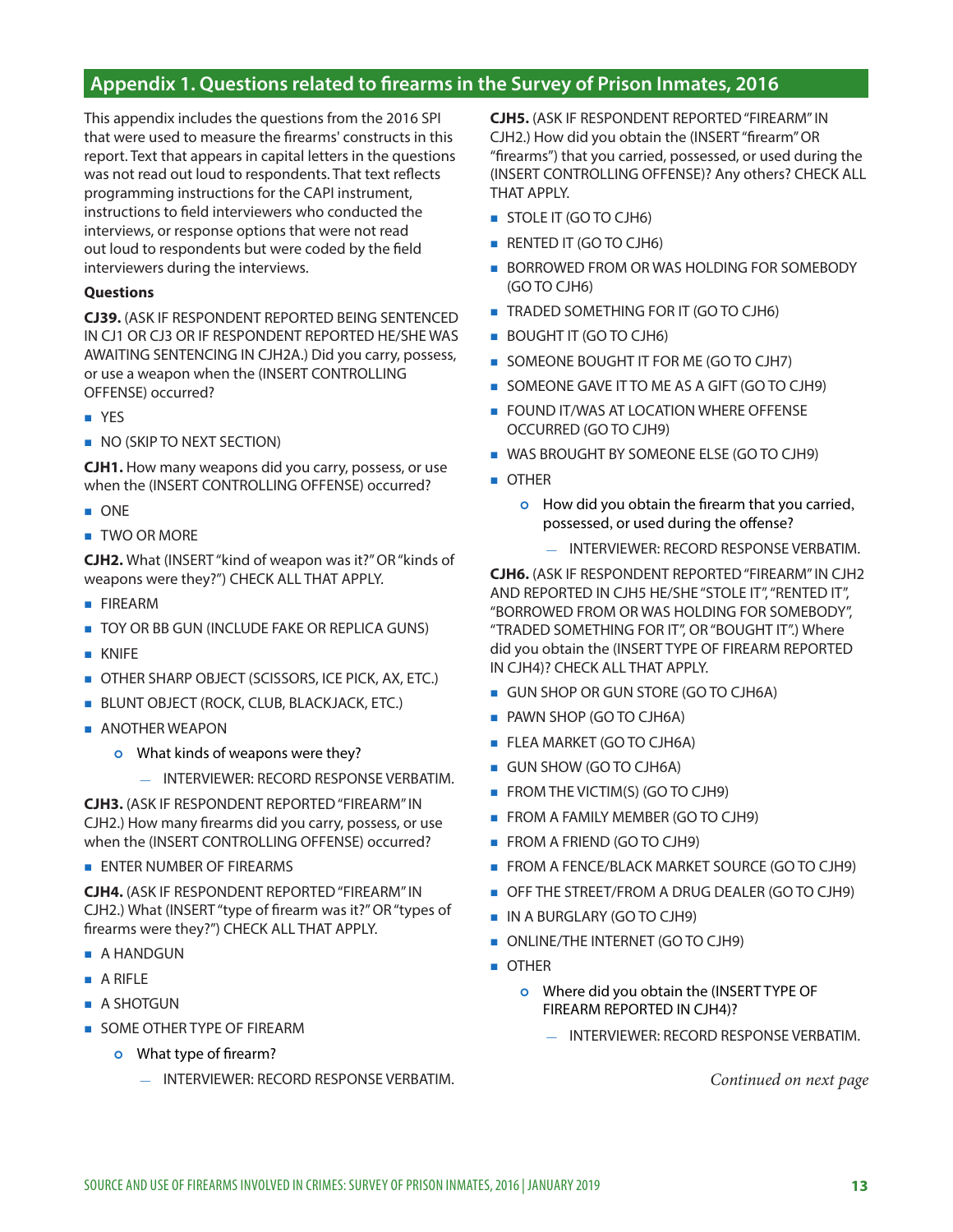# **Appendix 1. Questions related to firearms in the Survey of Prison Inmates, 2016 (continued)**

**CJH6a.** (ASK IF RESPONDENT REPORTED IN CJH6 THAT THE FIREARM WAS FROM A "GUN SHOP OR GUN STORE", "PAWN SHOP", "FLEA MARKET", OR "GUN SHOW".) When you obtained the (INSERT TYPE OF FIREARM REPORTED IN CJH4) was it from a licensed firearm dealer or a private seller?

- LICENSED FIREARM DEALER
- **PRIVATE SELLER**

**CJH6b.** (ASK IF RESPONDENT REPORTED IN CJH5 THAT HE/SHE "BOUGHT IT" AND IN CJH6 REPORTED THAT THE FIREARM WAS FROM A "GUN SHOP OR GUN STORE", "PAWN SHOP", "FLEA MARKET", OR "GUN SHOW".) Did you buy the (INSERT TYPE OF FIREARM REPORTED IN CJH4) under your own name?

- **N** YFS
- NO
- **NO PAPERWORK WAS REQUIRED**

**CJH6c.** (ASK IF RESPONDENT REPORTED IN CJH5 THAT HE/SHE "BOUGHT IT" AND REPORTED IN CJH6 THAT THE FIREARM WAS FROM A "GUN SHOP OR GUN STORE", "PAWN SHOP", "FLEA MARKET", OR "GUN SHOW".) Did the seller do a firearm purchase background check before selling you the gun?

- **N** YES
- NO

**CJH6d.** (ASK IF RESPONDENT REPORTED IN CJH5 THAT HE/SHE "BOUGHT IT" AND REPORTED IN CJH6 THAT THE FIREARM WAS FROM A "GUN SHOP OR GUN STORE", "PAWN SHOP", "FLEA MARKET", OR "GUN SHOW".) Did you buy the (INSERT TYPE OF FIREARM REPORTED IN CJH4) directly or did someone else buy it for you?

- **INMATE BOUGHT**
- **SOMEONE ELSE BOUGHT**

**CJH7.** (ASK IF RESPONDENT REPORTED "SOMEONE ELSE BOUGHT IT FOR ME" IN CJH5.) Where did that person obtain the (INSERT TYPE OF FIREARM REPORTED IN CJH4)?

- **GUN SHOP OR GUN STORE**
- **PAWN SHOP**
- **FLEA MARKET**
- GUN SHOW
- **FROM THE VICTIM(S)**
- **FROM A FAMILY MEMBER**
- **FROM A FRIEND**
- **FROM A FENCE/BLACK MARKET SOURCE**
- **OFF THE STREET/FROM A DRUG DEALER**
- **IN A BURGLARY**
- **ONLINE/THE INTERNET**
- OTHER
	- o Where did that person obtain the (INSERT TYPE OF FIREARM REPORTED IN CJH4)?
		- INTERVIEWER: RECORD RESPONSE VERBATIM.

**CJH8.** (ASK IF RESPONDENT REPORTED "SOMEONE ELSE BOUGHT IT FOR ME" IN CJH5.) Why did someone else obtain the (INSERT TYPE OF FIREARM REPORTED IN CJH4) for you? CHECK ALL THAT APPLY.

- **COULD NOT TRAVEL TO WHERE THE SELLER WAS**
- NOT ALLOWED BECAUSE TOO YOUNG
- **NOT ALLOWED BECAUSE OF CRIMINAL RECORD**
- **THEY COULD GET IT MORE OUICKLY OR EASILY**
- DID NOT WANT TO BE LINKED TO FIREARM PURCHASE
- OTHER
	- o Why did someone else obtain the (INSERT TYPE OF FIREARM REPORTED IN CJH4) for you?
		- INTERVIEWER: RECORD RESPONSE VERBATIM.

**CJH9.** Did you get the (INSERT TYPE OF FIREARM REPORTED IN CJH4) because you were **planning** to carry, possess, or use it during the (INSERT CONTROLLING OFFENSE)?

- **YES**
- NO

**CJH10.** Did you show or point (INSERT "the firearm" OR "any of the firearms") at anyone during the (INSERT CONTROLLING OFFENSE)?

- **N** YES
- NO

**CJH11.** Did you fire (INSERT "the firearm" OR "any of the firearms") during the (INSERT CONTROLLING OFFENSE)?

- **No. YES**
- NO (SKIP TO NEXT SECTION)

**CJH12.** Did you shoot anyone?

- **NO** YES
- NO (SKIP TO NEXT SECTION)

**CJH13.** Did anyone you shot die?

- **N** YES
- NO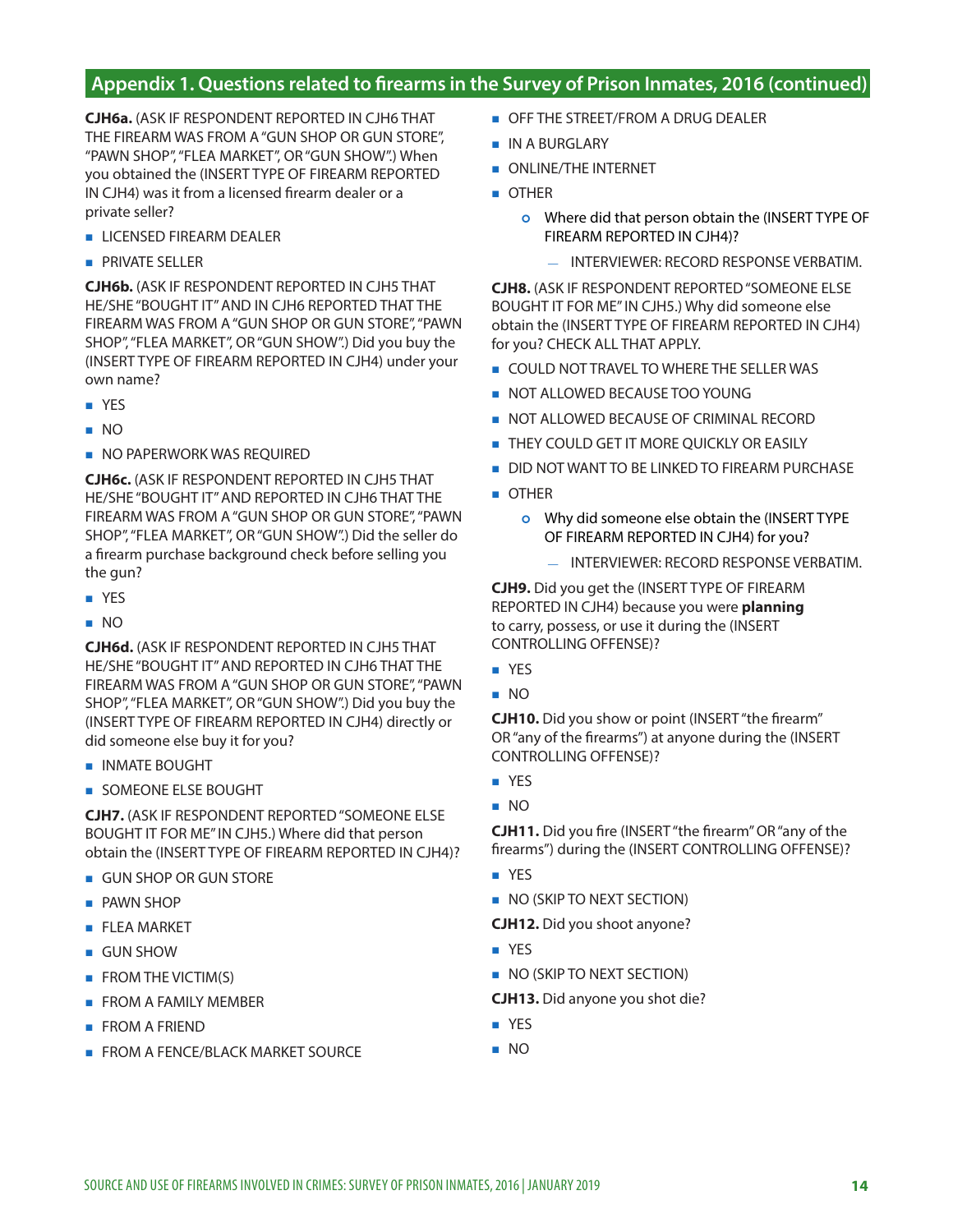**Standard errors for figure 1: Percent of all state and federal inmates who had possessed or used a firearm during their offense, 2016**

| <b>Characteristic</b>                                                 | Possessed | <b>Used</b> |  |  |  |  |
|-----------------------------------------------------------------------|-----------|-------------|--|--|--|--|
| Any gun                                                               | 0.64%     | 0.51%       |  |  |  |  |
| Handgun                                                               | 0.59      | 0.46        |  |  |  |  |
| Gun they obtained from retail source                                  | 0.13      | 0.12        |  |  |  |  |
| Source: Bureau of Justice Statistics, Survey of Prison Inmates, 2016. |           |             |  |  |  |  |

#### APPENDIX TABLE 2

# **Standard errors for table 1: Firearm possession and use among state and federal prisoners during the offense for which they were serving time, by type of controlling offense, 2016**

|                            | <b>Estimated</b>             |                        | Percent of state prisoners who- | <b>Estimated</b>               | Percent of federal prisoners who- |                |
|----------------------------|------------------------------|------------------------|---------------------------------|--------------------------------|-----------------------------------|----------------|
| <b>Controlling offense</b> | number of<br>state prisoners | Possessed<br>a firearm | Used a firearm                  | number of<br>federal prisoners | Possessed<br>a firearm            | Used a firearm |
| Total                      | 31,100                       | 0.69%                  | 0.57%                           | 8,300                          | 1.76%                             | 0.71%          |
| <b>Violent</b>             | 22,400                       | 0.90%                  | 0.73%                           | 2,700                          | 2.87%                             | 2.83%          |
| Homicide                   | 10,900                       | 1.16                   | 1.12                            | 700                            | 6.53                              | 4.75           |
| Rape/sexual assault        | 9,900                        | 0.36                   | 0.22                            | 600                            |                                   |                |
| Robbery                    | 6,700                        | 1.32                   | 1.28                            | 1,600                          | 3.73                              | 3.80           |
| Assault                    | 5,900                        | 1.34                   | 1.24                            | 700                            | 5.15                              | 4.52           |
| Other violent              | 2,100                        | 2.03                   | 1.73                            | 300                            | 8.42                              |                |
| Property                   | 7,800                        | 0.53%                  | 0.32%                           | 2,000                          | 0.83%                             |                |
| <b>Burglary</b>            | 3,900                        | 0.80                   | 0.54                            | 100                            |                                   |                |
| Other property             | 5,800                        | 0.58                   | 0.33                            | 2,000                          | 0.81                              |                |
| Drug                       | 11,400                       | 0.68%                  | 0.20%                           | 5,400                          | 0.87%                             | 0.21%          |
| Trafficking                | 9,700                        | 0.83                   | 0.24                            | 5,000                          | 0.88                              | 0.21           |
| Possession                 | 3,400                        | 1.06                   |                                 | 600                            |                                   |                |
| Other/unspecified drug     | 700                          |                        |                                 | 600                            |                                   |                |
| <b>Public order</b>        | 8,400                        | 1.35%                  | 0.58%                           | 3,600                          | 3.55%                             | 0.88%          |
| Weapons                    | 3,000                        | 2.02                   | 1.70                            | 2,700                          | 2.02                              | 1.60           |
| Other public order         | 7,200                        | 0.70                   | 0.42                            | 3,800                          | 0.89                              |                |
| Other                      | 600                          |                        |                                 | 300                            |                                   |                |
| <b>Unknown</b>             | 1,400                        | 1.61%                  |                                 | 400                            |                                   |                |

: Not calculated. Too few cases to provide a reliable estimate, or coefficient of variation is greater than 50%.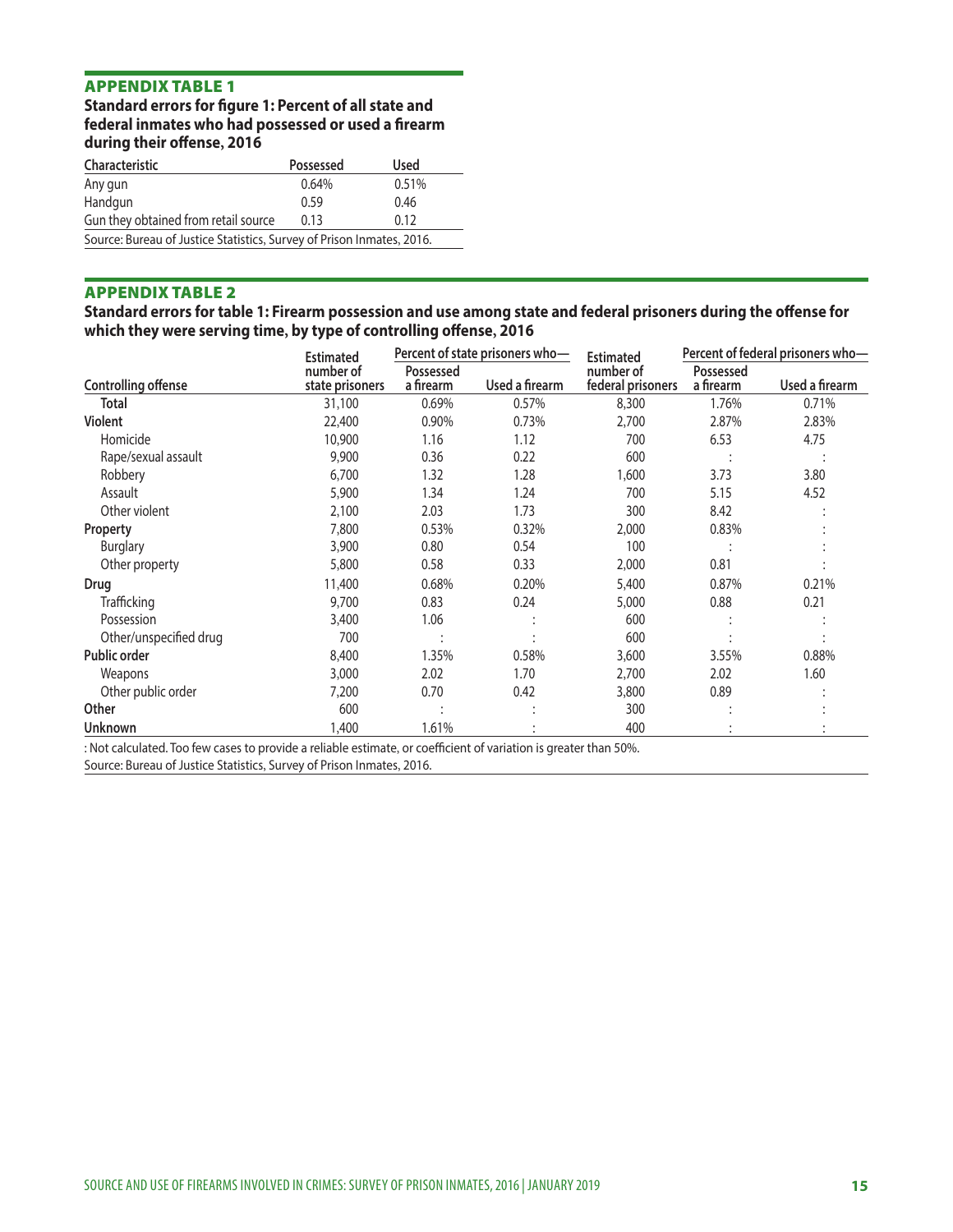#### **Standard errors for table 2: Among state and federal prisoners who possessed a firearm during the offense for which they were serving time, extent of firearm use, 2016**

|                           |                      | <b>State prisoners</b>    |                        | <b>Federal prisoners</b>  |                           |
|---------------------------|----------------------|---------------------------|------------------------|---------------------------|---------------------------|
| <b>State</b><br>prisoners | Federal<br>prisoners | <b>Violent</b><br>offense | Non-violent<br>offense | <b>Violent</b><br>offense | Non-violent<br>offense    |
|                           |                      |                           |                        |                           |                           |
| 0.81%                     | 1.57%                | 0.81%                     | 2.00%                  | 4.01%                     | 1.88%                     |
| 0.81                      | 1.57                 | 0.81                      | 2.00                   | 4.01                      | 1.88                      |
| 1.11%                     | 1.92%                | 0.85%                     | 1.83%                  | 3.86%                     | 1.57%                     |
| 1.34%                     | 1.17%                | 1.36%                     | 1.47%                  | 3.58%                     | 1.14%                     |
| 1.28                      | 0.75                 | 1.40                      |                        | 2.49                      |                           |
| 0.73                      | 0.55                 | 0.86                      | 0.89                   |                           | ٠<br>$\ddot{\phantom{a}}$ |
| 0.47                      | 0.98                 | 0.51                      | 1.17                   | 2.16                      | 1.02                      |
| 0.97%                     | 1.60%                | 1.21%                     | 1.24%                  | 4.99%                     | 0.87%                     |
| 1.11%                     | 1.92%                | 0.85%                     | 1.83%                  | 3.86%                     | 1.57%                     |
| 10,100                    | 3,100                | 9.200                     | 3,400                  | 1,200                     | 2,200                     |
|                           |                      |                           |                        |                           |                           |

: Not calculated. Too few cases to provide a reliable estimate or coefficient of variation is greater than 50%.

Source: Bureau of Justice Statistics, Survey of Prison Inmates, 2016.

#### APPENDIX TABLE 4

#### **Standard errors for table 3: Firearm possession and use among state and federal prisoners during the offense for which they were serving time, by type of firearm, 2016**

|                                                                       | Percent of prisoners who possessed a firearm |              |         | Percent of prisoners who used a firearm |              |         |
|-----------------------------------------------------------------------|----------------------------------------------|--------------|---------|-----------------------------------------|--------------|---------|
| Type of firearm                                                       | All prisoners                                | <b>State</b> | Federal | All prisoners                           | <b>State</b> | Federal |
| <b>Firearm</b>                                                        | 0.64                                         | 0.69%        | 1.76%   | 0.51                                    | 0.57%        | 0.71%   |
| Handgun                                                               | 0.59                                         | 0.64         | 1.63    | 0.46                                    | 0.51         | 0.67    |
| Rifle                                                                 | 0.10                                         | 0.10         | 0.28    | 0.07                                    | 0.08         | 0.13    |
| Shotgun                                                               | 0.11                                         | 0.12         | 0.22    | 0.09                                    | 0.10         | 0.09    |
| No firearm                                                            | 0.64                                         | 0.69         | 1.76    | 0.51                                    | 0.57         | 0.71    |
| <b>Estimated number of</b><br>prisoners (with valid data)             | 32,100                                       | 31,000       | 8,300   | 32,100                                  | 31,000       | 8,300   |
| Source: Bureau of Justice Statistics, Survey of Prison Inmates, 2016. |                                              |              |         |                                         |              |         |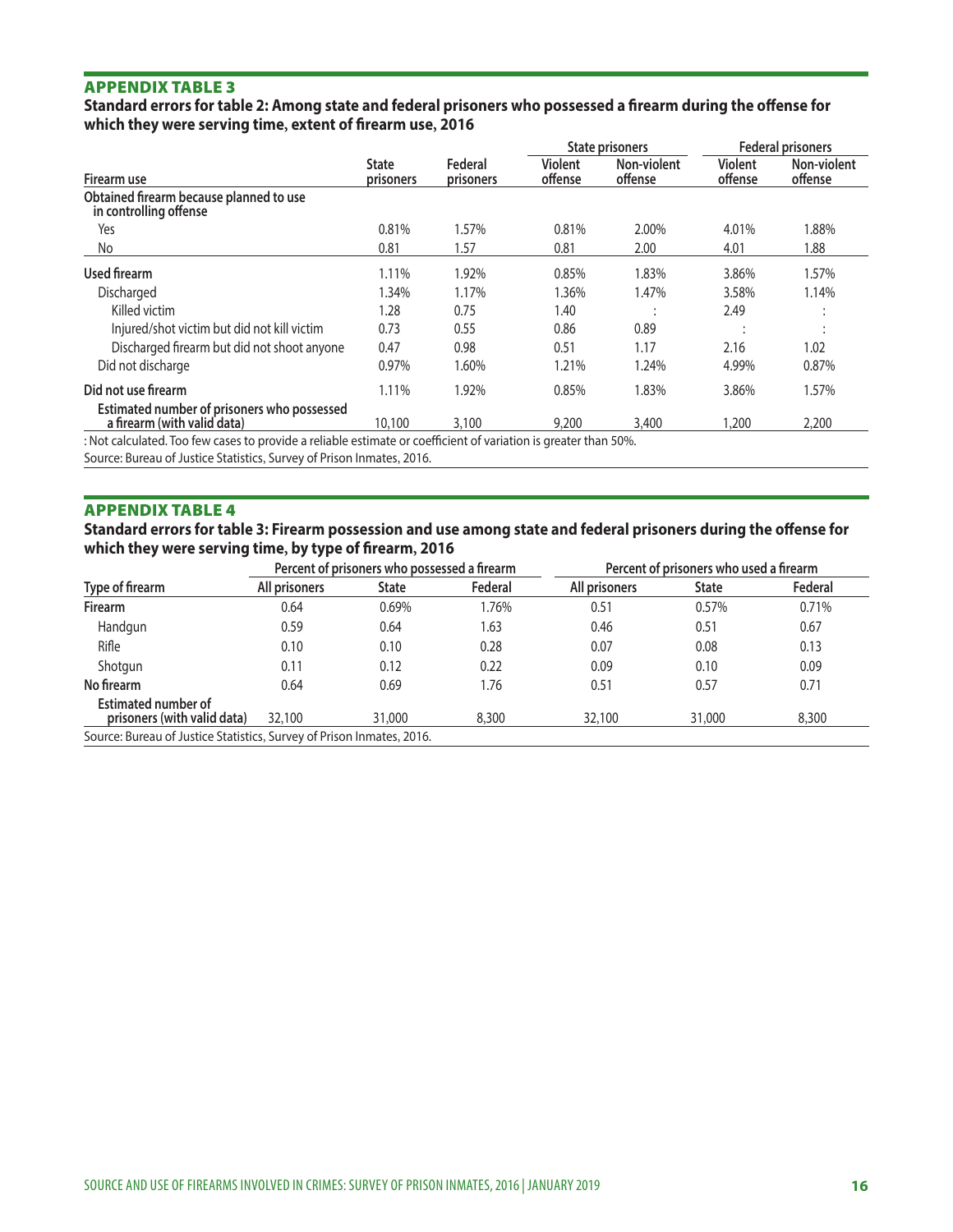#### **Standard errors for table 4: Firearm possession among state and federal prisoners during the offense for which they were serving time, by demographic characteristics, 2016**

|                                              |                        | <b>State</b>                                                          | Federal                |                                                                       |  |
|----------------------------------------------|------------------------|-----------------------------------------------------------------------|------------------------|-----------------------------------------------------------------------|--|
| Demographic characteristic                   | Number of<br>prisoners | Percent of prisoners who<br>possessed a firearm<br>during the offense | Number of<br>prisoners | Percent of prisoners who<br>possessed a firearm<br>during the offense |  |
| Sex                                          |                        |                                                                       |                        |                                                                       |  |
| Male                                         | 30,700                 | 0.74%                                                                 | 8,200                  | 1.88%                                                                 |  |
| Female                                       | 5,200                  | 0.96                                                                  | 1,300                  | 1.00                                                                  |  |
| Race/Hispanic origin                         |                        |                                                                       |                        |                                                                       |  |
| White                                        | 16,500                 | 0.64%                                                                 | 3,900                  | 2.28%                                                                 |  |
| <b>Black</b>                                 | 16,200                 | 0.91                                                                  | 5,600                  | 2.02                                                                  |  |
| Hispanic                                     | 12,400                 | 1.26                                                                  | 8,000                  | 1.70                                                                  |  |
| American Indian/Alaska Native                | 2,500                  | 2.94                                                                  | 800                    | 5.18                                                                  |  |
| Asian/Native Hawaiian/Other Pacific Islander | 1,600                  | 4.69                                                                  | 600                    |                                                                       |  |
| Two or more races                            | 5,000                  | 1.19                                                                  | 1,200                  | 3.50                                                                  |  |
| Age at time of survey                        |                        |                                                                       |                        |                                                                       |  |
| $18 - 24$                                    | 8,200                  | 1.71%                                                                 | 1,000                  | 5.69%                                                                 |  |
| $25 - 34$                                    | 13,700                 | 1.00                                                                  | 3,200                  | 2.57                                                                  |  |
| $35 - 44$                                    | 9,500                  | 0.94                                                                  | 3,400                  | 1.68                                                                  |  |
| $45 - 54$                                    | 9,100                  | 0.76                                                                  | 2,400                  | 1.68                                                                  |  |
| 55 or older                                  | 7,700                  | 1.02                                                                  | 2,200                  | 2.02                                                                  |  |
| <b>Marital status</b>                        |                        |                                                                       |                        |                                                                       |  |
| Married                                      | 6,300                  | 1.06%                                                                 | 3,100                  | 1.77%                                                                 |  |
| Widowed/widowered                            | 2,000                  | 2.10                                                                  | 400                    | 5.93                                                                  |  |
| Separated                                    | 2,700                  | 1.34                                                                  | 1,200                  | 3.11                                                                  |  |
| Divorced                                     | 10,600                 | 0.97                                                                  | 2,200                  | 1.58                                                                  |  |
| Never married                                | 20,100                 | 0.81                                                                  | 5,800                  | 2.10                                                                  |  |
| <b>Education</b>                             |                        |                                                                       |                        |                                                                       |  |
| Less than high school                        | 21,500                 | 0.83%                                                                 | 6,000                  | 2.18%                                                                 |  |
| High school graduate                         | 8,500                  | 0.88                                                                  | 2,100                  | 1.69                                                                  |  |
| Some college                                 | 5,000                  | 0.96                                                                  | 2,000                  | 2.08                                                                  |  |
| College degree or more                       | 2,500                  | 1.43                                                                  | 2,000                  | 1.83                                                                  |  |
| Citizenship                                  |                        |                                                                       |                        |                                                                       |  |
| U.S. citizen                                 | 30,000                 | 0.69%                                                                 | 10,700                 | 1.87%                                                                 |  |
| Non-U.S. citizen                             | 3,700                  | 2.04                                                                  | 9,500                  | 1.09                                                                  |  |
| <b>Military service</b>                      |                        |                                                                       |                        |                                                                       |  |
| Yes                                          | 4,800                  | 1.07%                                                                 | 1,200                  | 2.98%                                                                 |  |
| No                                           | 28,700                 | 0.72                                                                  | 8,200                  | 1.80                                                                  |  |

: Not calculated. Too few cases to provide a reliable estimate, or coefficient of variation is greater than 50%. Source: Bureau of Justice Statistics, Survey of Prison Inmates, 2016.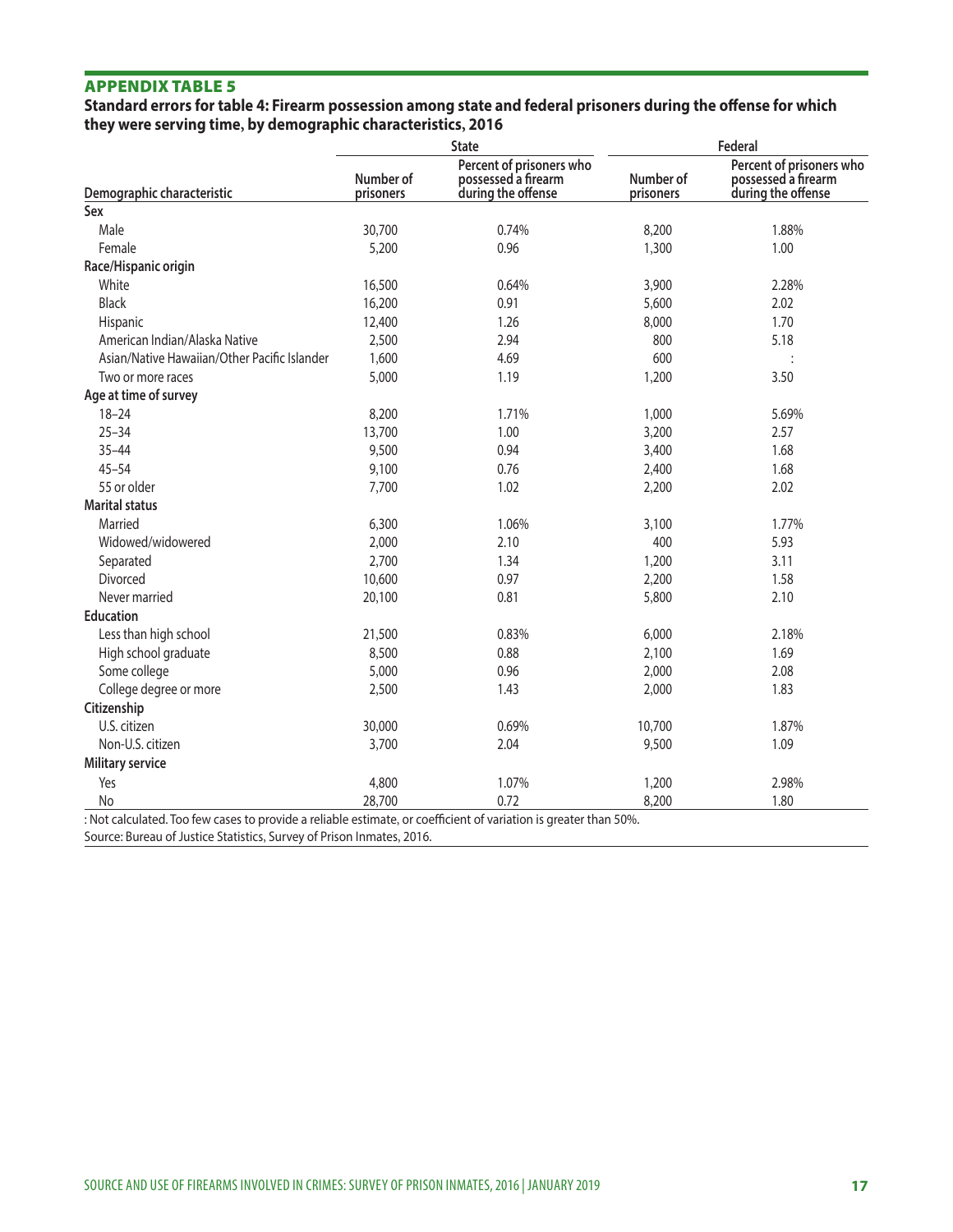**Standard errors for table 5: Among state and federal prisoners who had possessed a firearm during the offense for which they were serving time, sources and methods used to obtain a firearm, 2016**

| Source and method to obtain firearm                                                                     | All prisoners | <b>State</b> | Federal  |
|---------------------------------------------------------------------------------------------------------|---------------|--------------|----------|
| Purchased/traded at retail source                                                                       | 0.66%         | 0.70%        | 2.07%    |
| Gun shop/store                                                                                          | 0.54          | 0.56         | 1.87     |
| Pawn shop                                                                                               | 0.27          | 0.29         | 0.62     |
| Flea market                                                                                             | 0.13          |              |          |
| Gun show                                                                                                | 0.16          | 0.17         | 0.44     |
| <b>Obtained from individual</b>                                                                         | 0.87%         | 0.94%        | 2.02%    |
| Purchased/traded from family/friend                                                                     | 0.59          | 0.65         | 1.27     |
| Rented/borrowed from family/friend                                                                      | 0.47          | 0.52         | 0.54     |
| Gift/purchased for prisoner                                                                             | 0.69          | 0.75         | 1.40     |
| Off the street/underground market                                                                       | 1.07%         | 1.13%        | 3.26%    |
| Theft                                                                                                   | 0.48%         | 0.53%        | 0.79%    |
| From burglary                                                                                           | 0.22          | 0.24         |          |
| From retail source                                                                                      | 0.07          |              |          |
| From family/friend                                                                                      | 0.26          | 0.29         |          |
| Unspecified theft                                                                                       | 0.31          | 0.34         | 0.53     |
| Other source                                                                                            | 0.78%         | 0.85%        | 1.80%    |
| Found at location of crime/victim                                                                       | 0.50          | 0.53         | 1.31     |
| Brought by someone else                                                                                 | 0.45          | 0.49         | 0.87     |
| Other                                                                                                   | 0.51          | 0.55         | 1.40     |
| <b>Multiple sources</b>                                                                                 | 0.27%         | 0.29%        | $0.50\%$ |
| Estimated number of prisoners who possessed a firearm,<br>excluding prisoners who did not report source | 9.900         | 9,500        | 2,800    |

: Not calculated. Too few cases to provide a reliable estimate, or coefficient of variation is greater than 50%.

Source: Bureau of Justice Statistics, Survey of Prison Inmates, 2016.

# APPENDIX TABLE 7

**Standard errors for table 6: Among state and federal prisoners who had possessed a firearm during the offense for which they were serving time, processes used to obtain a firearm, 2016**

|                                                                                                                     | All       |              |         |
|---------------------------------------------------------------------------------------------------------------------|-----------|--------------|---------|
| <b>Process to obtain firearm</b>                                                                                    | prisoners | <b>State</b> | Federal |
| Not purchased or traded at retail                                                                                   |           |              |         |
| source                                                                                                              | 0.66%     | 0.70%        | 2.07%   |
| Purchased or traded at retail source                                                                                | 0.66%     | 0.70%        | 2.07%   |
| Licensed firearm dealer at retail                                                                                   |           |              |         |
| source                                                                                                              | 0.60      | 0.63         | 2.08    |
| Purchased under own name                                                                                            | 0.54      | 0.57         | 1.89    |
| Backgroundcheck was                                                                                                 |           |              |         |
| reportedly conducted                                                                                                | 0.54      | 0.56         | 1.93    |
| Private seller at retail source                                                                                     | 0.19      | 0.20         | 0.63    |
| Unknown                                                                                                             | 0.21      | 0.24         |         |
| <b>Estimated number of prisoners</b><br>who possessed a firearm (with                                               |           |              |         |
| valid data)                                                                                                         | 9,900     | 9,500        | 2,800   |
| : Not calculated. Too few cases to provide a reliable estimate, or<br>coefficient of variation is greater than 50%. |           |              |         |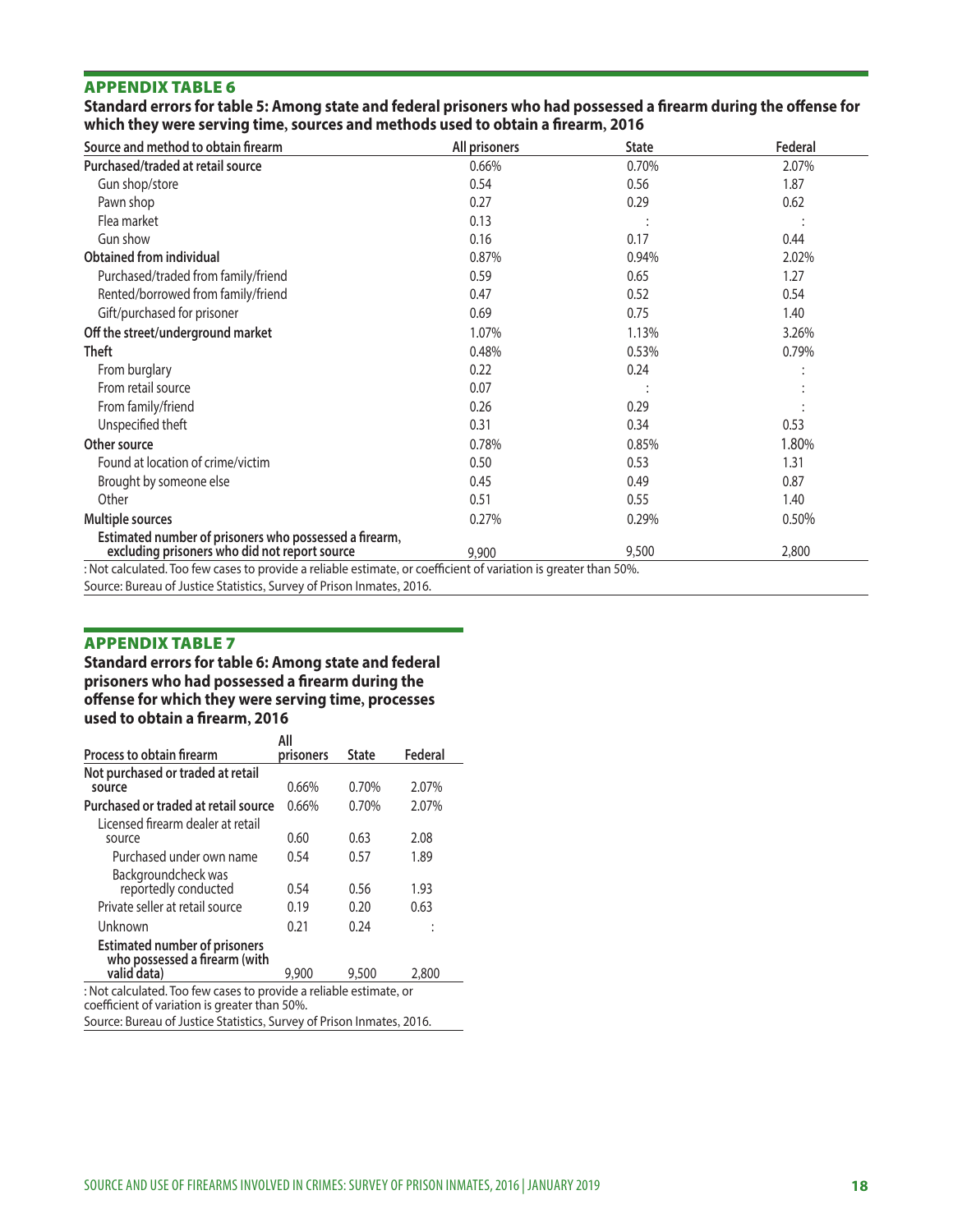**Standard errors for table 7: Firearm possession and use among all state and federal prisoners during the offense for which they were serving time, by type of controlling offense and source, 2016**

|                     | Percent of state and federal prisoners who- |                                                                | Percent of state and federal prisoners who- |                                                           |
|---------------------|---------------------------------------------|----------------------------------------------------------------|---------------------------------------------|-----------------------------------------------------------|
| Controlling offense | Possessed a firearm                         | Possessed a firearm that they<br>obtained from a retail source | Used a firearm                              | Used a firearm that they<br>obtained from a retail source |
| <b>Total</b>        | 0.64%                                       | 0.13%                                                          | 0.51%                                       | 0.12%                                                     |
| <b>Violent</b>      | 0.88%                                       | 0.23%                                                          | 0.72%                                       | 0.21%                                                     |
| Homicide            | 1.14                                        | 0.63                                                           | 1.10                                        | 0.62                                                      |
| Robbery             | 1.25                                        | 0.29                                                           | 1.22                                        | 0.25                                                      |
| Property            | 0.50%                                       | 0.15%                                                          | 0.30%                                       |                                                           |
| Drug                | 0.52%                                       | 0.17%                                                          | 0.15%                                       | 0.04%                                                     |
| <b>Public order</b> | 1.35%                                       | 0.27%                                                          | 0.48%                                       | 0.17%                                                     |
| $\mathbf{a}$        | $\cdot$ $\cdot$<br>$\mathbf{1}$             | $\sim$ $\sim$ $\sim$<br>$\cdots$<br>.                          | $-0.01$                                     |                                                           |

: Not calculated. Too few cases to provide a reliable estimate, or coefficient of variation is greater than 50%.